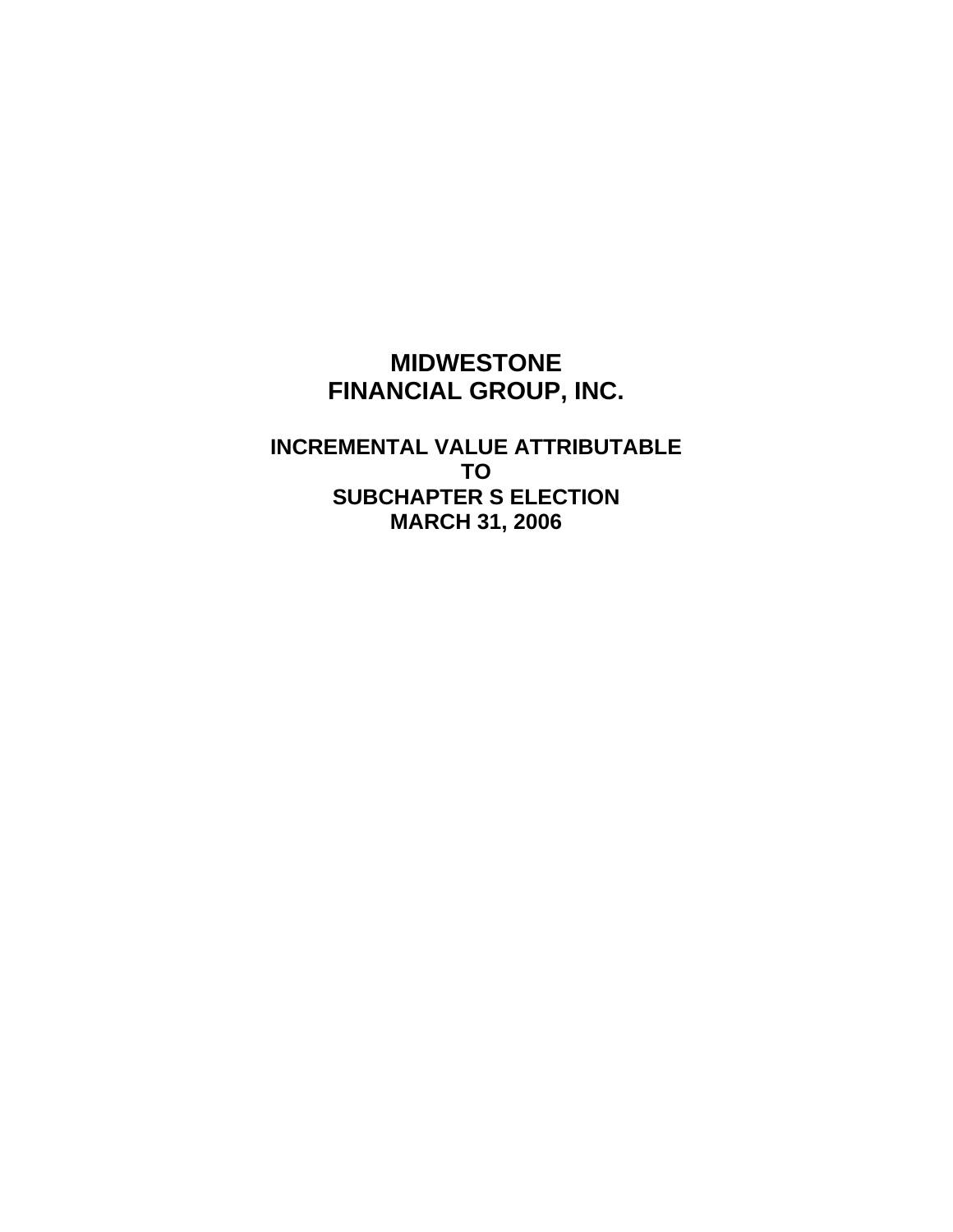10721 Chestnut Ridge - Austin, TX 78726 phone 512.918.0909 - fax 512.918.0910

May 1, 2006

- TO: Chief Financial Officer MidwestOne Financial Group, Inc.
- FROM: Rich Place Informed Decisions, LLC

This memo was prepared as if Informed Decisions, LLC had been engaged to prepare an analysis to quantify the potential benefits to be derived from a shareholder election to have MidwestOne Financial Group, Inc. (Company) taxed as a Subchapter S corporation. This analysis is presented in the attached exhibits, as discussed below.

If Informed Decisions had been engaged to prepare such an analysis, this memo and the attached would have been provided to management for the stated purpose. Its use would be limited to consideration by management and the Board of Directors. It would not be provided to any outside party and is not applicable for any other use. The memo is not an opinion as to the value of the stock issued by MidwestOne.

Informed Decisions, LLC made certain assumptions regarding the legal and tax issues that could impact the analysis. However, neither this memo nor the analysis should be relied on as professional advice regarding legal and tax matters. It does not address whether or not the Company qualifies for Subchapter S tax treatment. The Company should consult with its advisers on such matters.

Including the pro rata share of the Company's S-corp earnings could affect a shareholder's tax return, such as itemized deductions and the alternative minimum tax. The analysis does not address any such possible changes in an individual shareholder's tax return.

The attached exhibits present the analysis used to quantify the incremental value attributable to the shareholder election to have a company taxed as an Scorporation. The underlying basis for this analysis has been used previously for ESOP valuations and estate tax reporting purposes. However, to my knowledge, it has not yet been specifically accepted by the IRS or tested in a court case.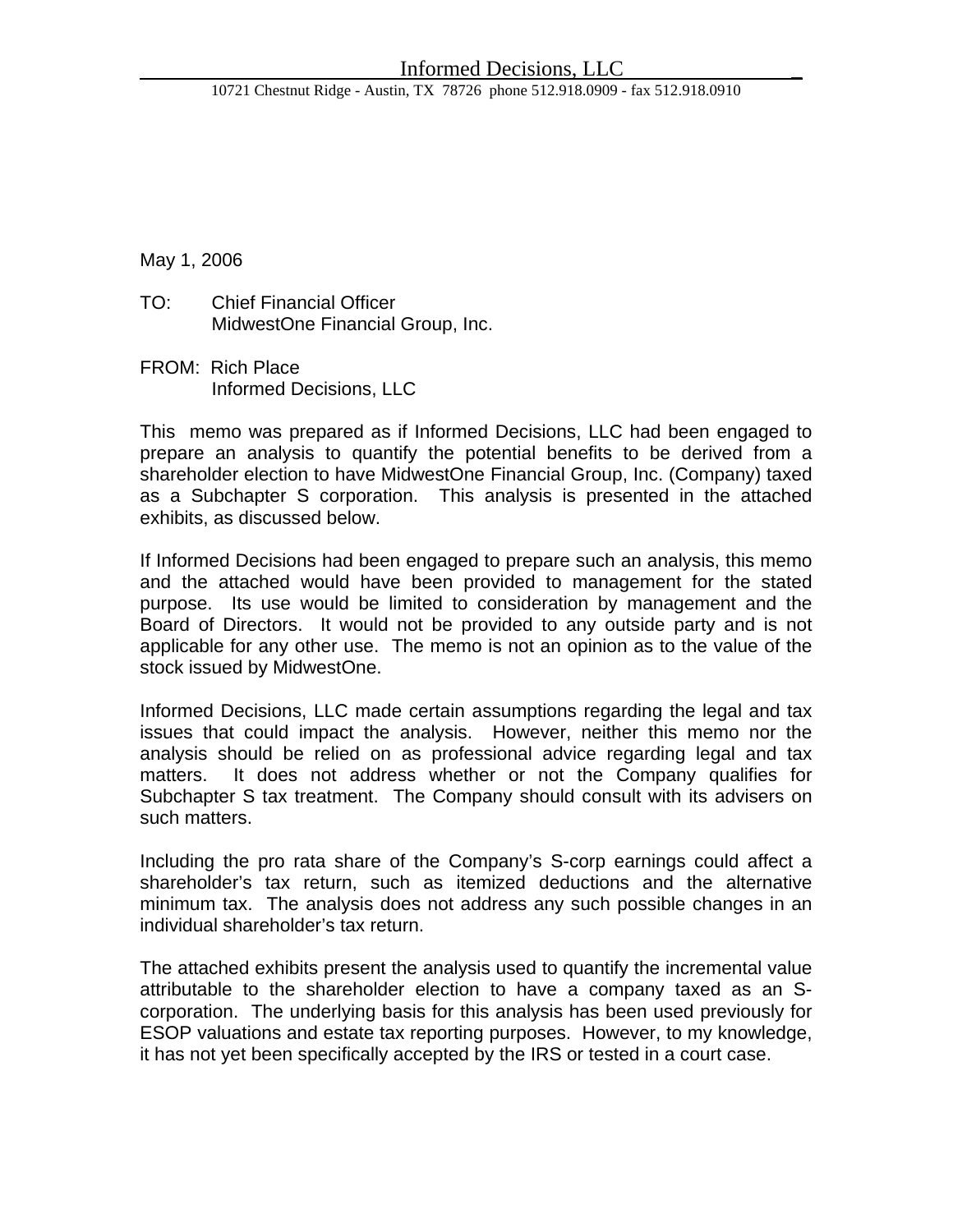The Federal government does not forgo the taxes on the C-corporation's net income when its shareholders elect to have the company taxed as an Scorporation. The tax is shifted to the shareholders. The benefits to the shareholders are two-fold: First, the dividends received in excess of the shareholders' tax payments attributable to the S-corp earnings are tax free. Second, the earnings retained by the company increase the shareholders' tax basis for calculating the capital gains tax payable upon sale of their stock. The basis for these conclusions is discussed in more detail in Appendices A and B.

Other benefits can be obtained upon sale of the aggregate company. However, consideration of such a sale and any effort to quantify these potential benefits is more speculative in nature and is beyond the scope of this analysis.

**SUMMARY:** The results of the analysis are summarized in EXHIBIT FOUR. The present value of the tax benefits that accrue to the shareholders as a result of the S-corp election serve to increase the per share value of the common stock to the individual shareholders. Based on this analysis, presented in EXHIBITS ONE through FOUR, the per share calculation presented in the valuation report as of March 31, 2006, dated May 1, 2006, could be increased by \$1.09, from \$19.80 to \$20.89, if the S-chapter S tax treatment were elected.

**EXHIBIT ONE:** Information regarding personal tax rates in Iowa was reviewed. The primary factor impacting the S-corp analysis is that the Company would be required to pay the state franchise tax at 5.0% on the Federal taxable income plus tax exempt interest income. This expense is a reduction to the S-corp income taxable to the shareholders.

The Iowa franchise taxes paid by the Company are credited against the individual state taxes to be paid by the shareholders at the marginal rate of 8.98%. Interest revenues that are tax-exempt for Federal purposes are taxed at the state level. Federal taxes are not deductible for purposes of calculating the state franchise tax. This analysis is not intended to reflect all the adjustments that could impact the Company's taxable income at the state and Federal levels. The conclusion is that these are the most critical factors to be considered.

The income projections on a C-corp tax basis are taken from the March 31, 2006 valuation dated. These are converted to projections for the S-Corp taxable income based on the 5.0% Iowa franchise tax and the Federal average/marginal tax rate of 34.0%. Adjustments are made to the state franchise tax for taxexempt income. Projections are developed for the amount of tax exempt income starting with the amount reported for the twelve months ending March 31, 2006 which is projected to hold for the next five years. Supporting calculations are presented in the Tax-exempt Adjustments and the Effective, Adjusted Tax Rate sections of EXHIBIT ONE.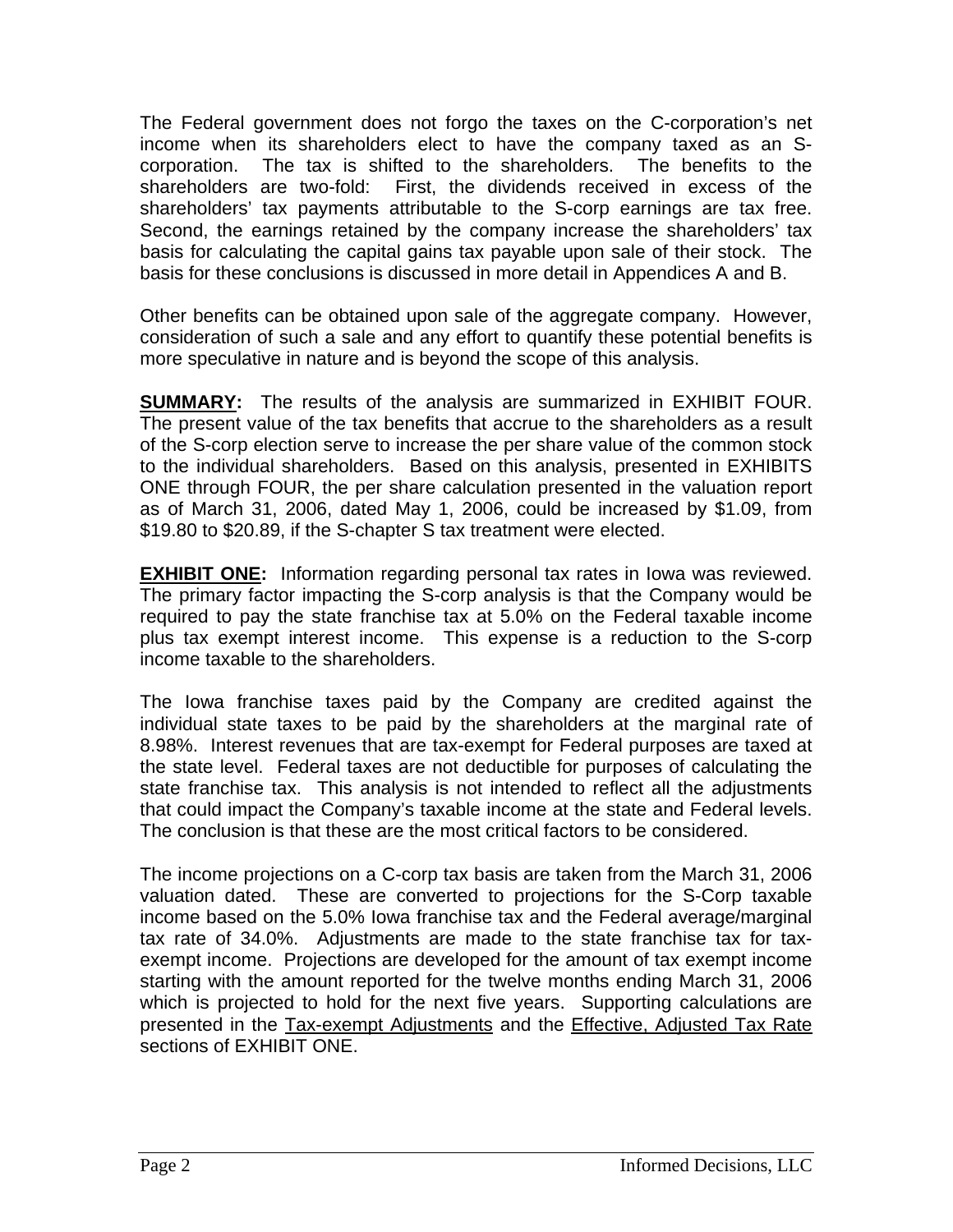**EXHIBIT TWO:** Pro forma earnings and dividends on an S-corp tax basis are developed from the C-corp earnings used in the March 31, 2006 valuation and the historical dividend payout ratio. The projected dividend payout ratio in the report reflected the stock buybacks that the Company was expected to continue.

The adjustments reflected here are for the Federal taxes only: the assumption is that the Company would be required to pay the Iowa franchise tax. As discussed in Appendix A, the amounts shown as Federal tax expenses are now paid to the shareholders as dividends to offset their tax obligations arising from the S-corp election. Although the shareholders pay a higher combined tax rate, state plus Federal, the cash payments from the corporation are set at the Federal tax expense plus the C-corp dividends. Given this assumption, there is no impact to the corporation from the election to be taxed as an S-corporation.

**EXHIBIT THREE:** The taxes to be paid by the shareholders are deducted from the dividends received. The individual tax rates are set at 35% for the S-Corp income, the marginal Federal rate applicable to individuals. The Iowa individual marginal rate is at 8.98% but a credit for the franchise tax paid by the Company is applied to partially offset these taxes. The Federal tax rate is set at 15% for dividends and capital gains. This is combined with the state tax rate of 8.98% which is calculated on an after-tax basis that reflects the assumption that it is deductible for Federal tax purposes.

The relevant terminal value for this analysis is the tax benefit derived from the incremental tax basis attributable to the retained earnings and used in calculating the capital gain for tax purposes. This reflects the Federal capital gains rate of 15% plus the marginal state tax rate of 8.98% which would be deductible at the Federal individual rate of 35%. The present value factors are based on the required rate of return developed for the March 31, 2006 valuation.

**EXHIBIT FOUR:** The incremental value attributable to the S-corp elections is calculated on an aggregate basis and on a per share basis. The percentage increases are calculated for the pro rata and discounted values presented in the March 31, 2006 valuation. These calculations are made for the current 15% tax rate applicable to dividends and for the 35% marginal, individual tax rate that could be applied to dividends in the future; the Federal capital gains tax rate is maintained at 15% in both scenarios. The increase in after-tax cash flows for 2006 is also calculated for both tax rates.

### **HISTORICAL SUPPORTING EXHIBITS:** These exhibits include:

• **Pages one and two:** six years of historical financial data contained in the valuation report prepared as of March 31, 2006 presented for reference purposes.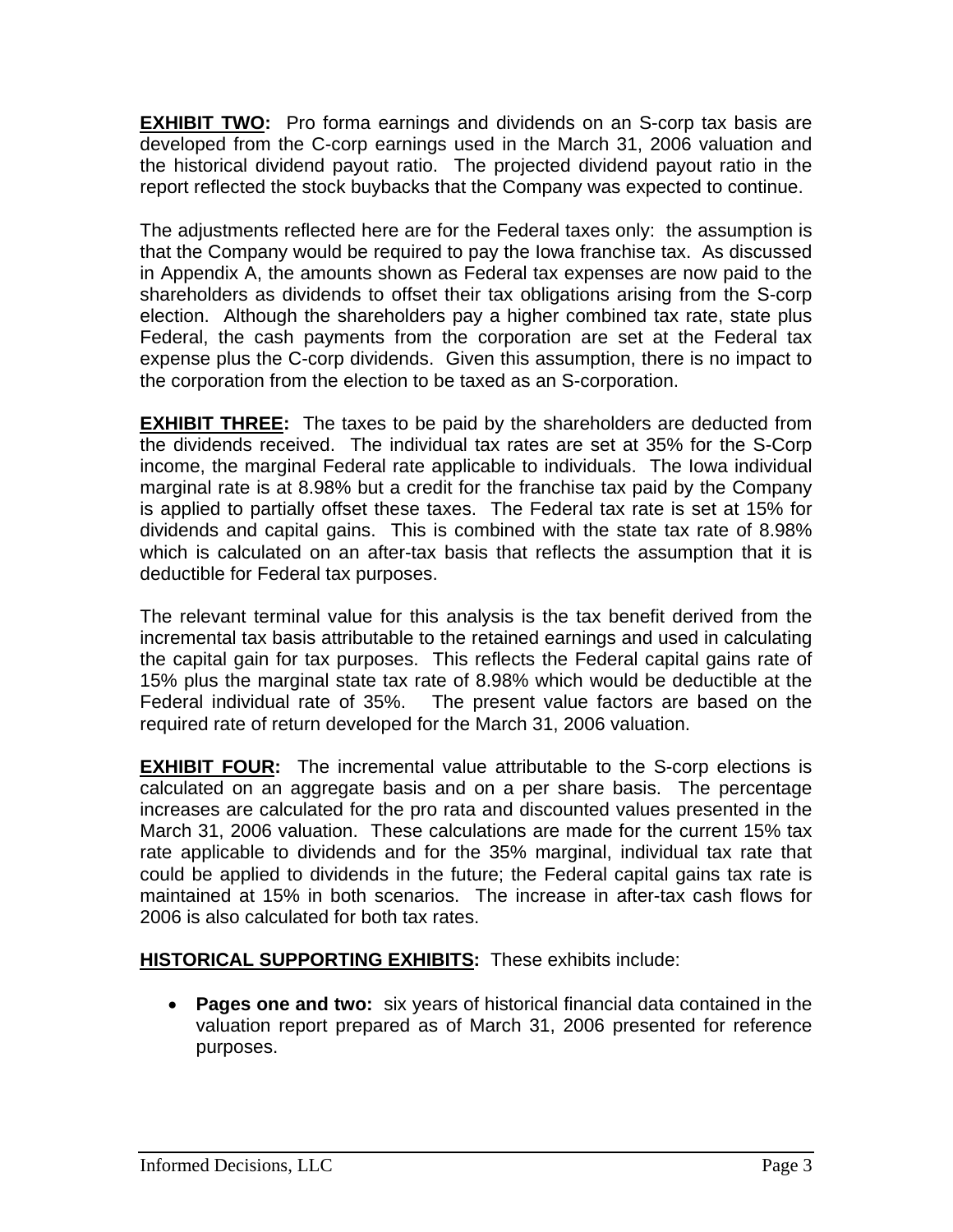- **Page three:** the tax equivalent adjustments calculated from the FR Y-9C reports and the tax-equivalent adjustments to the income statement accounts presented on pages one and two.
- **Pages four and five:** recap of the financial data taken from the footnotes to the Company's audited financial statements presented for comparison purposes.
- **Page six:** basis for comparing the financial data from the FR Y-9C regulatory reports with that contained in the audited financial statements.

Based on these data and comparisons, there are no significant differences in the taxes reported for regulatory purposes and for GAAP purposes. However, some of the adjustments reflected in the regulatory reports may have distorted the taxequivalent interest revenues and taxes for 2000 through 2005. This did not affect the March 31, 2006 valuation.

Specific tax rates were assumed for purposes of the current analysis, as opposed to relying on historical average tax rates. However, identifying the impact to the Company's tax provision expense in the year the S-corporation election is completed is beyond the scope of this analysis.

**APPENDIX A:** This was adapted from a write-up prepared to support a valuation of an S-corporation for estate tax purposes. It was not submitted in the final report because it was considered to be too detailed.

**APPENDIX B:** This includes slides from a presentation to the Subchapter S Bank conference in San Antonio May 6, 2005. These exhibits include listings of court cases and articles relating to the valuation of an S-corporation.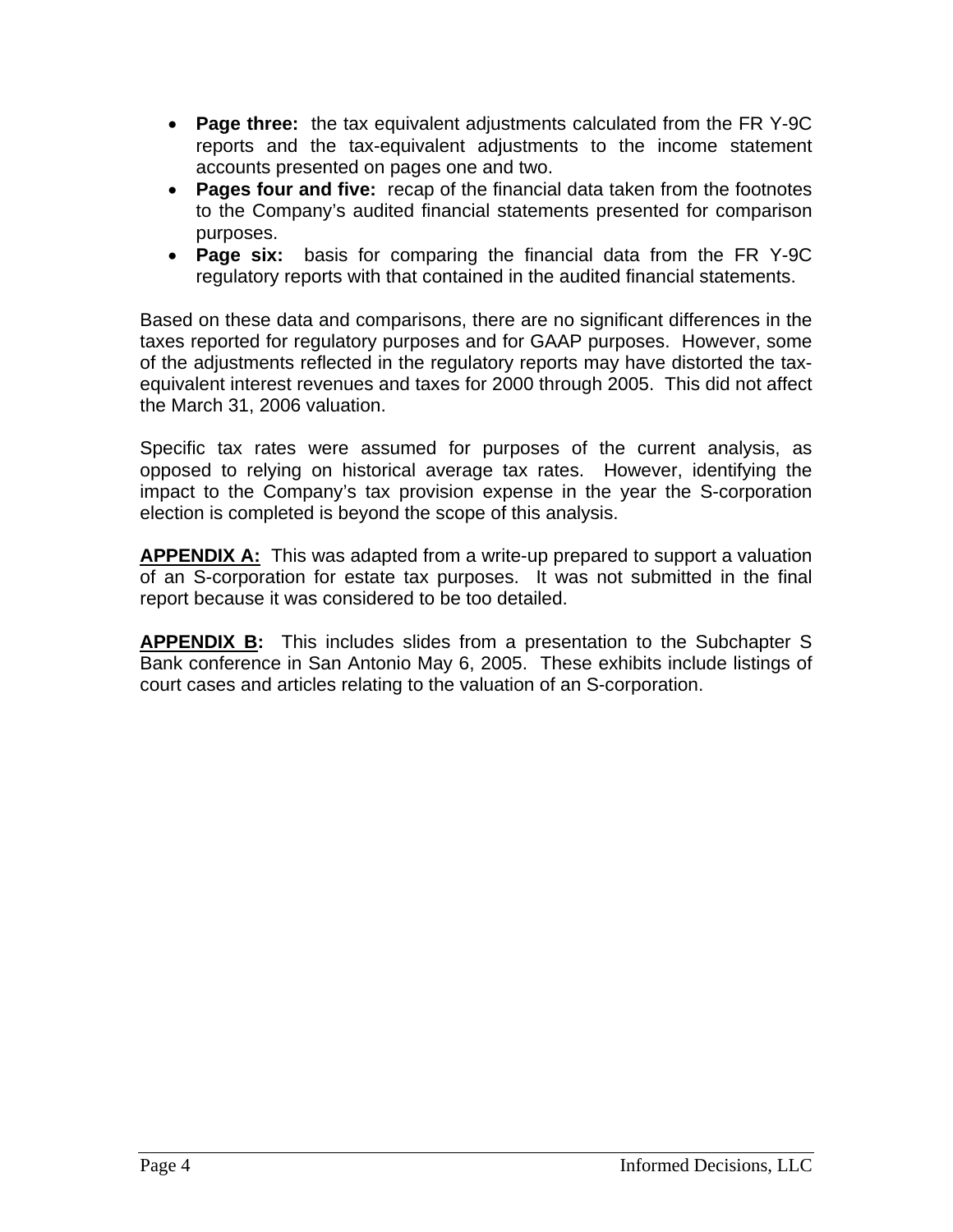**EXHIBITS ONE - FOUR INCREMENTAL VALUE ATTRIBUTABLE TO SUBCHAPTER S ELECTION**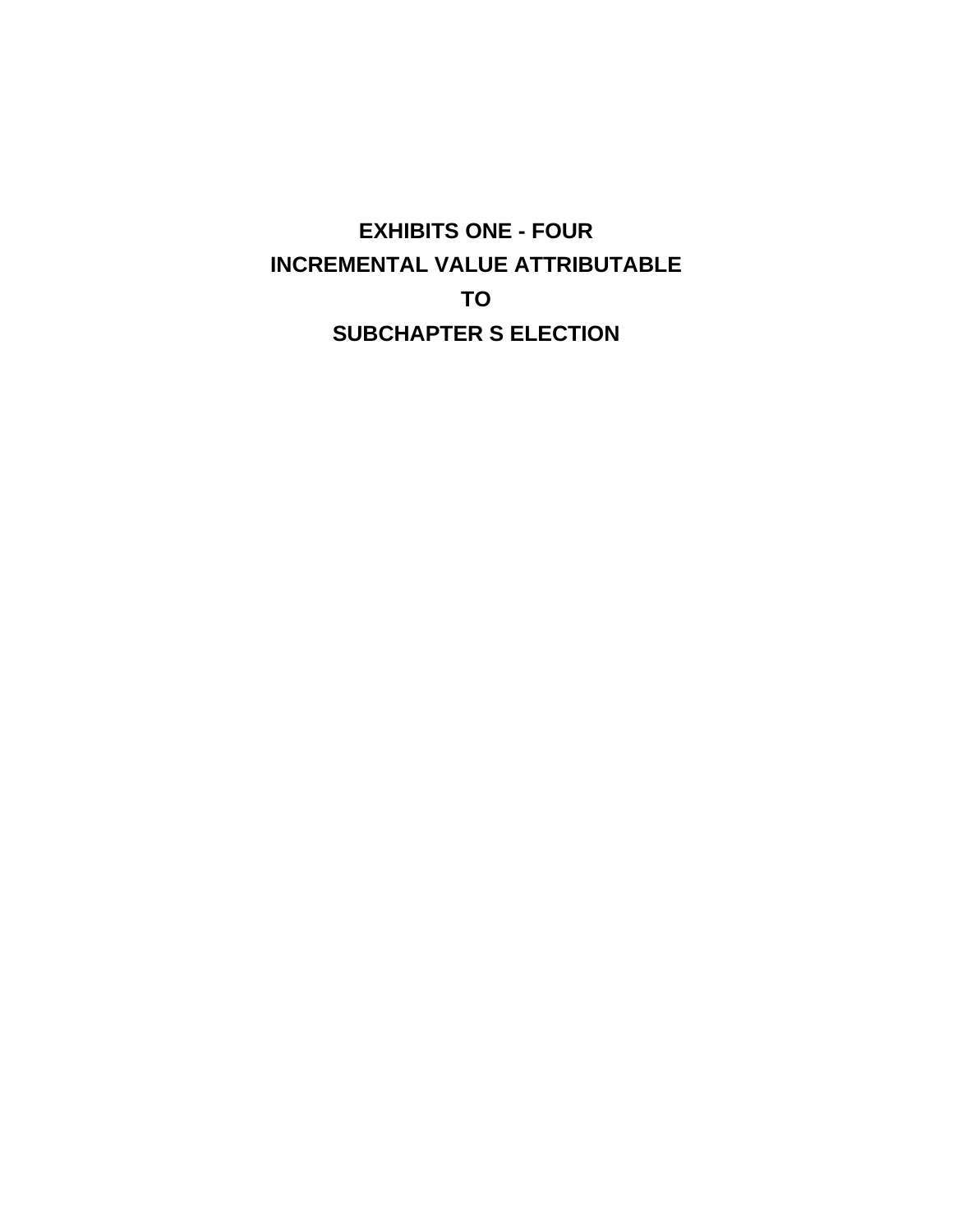## **EXHIBIT ONE MIDWESTONE FINANCIAL GROUP, INC. TAX ADJUSTMENTS**

**(millions)**

|                                                       |       | 2007     | 2008     | 2009     | 2010     | 2011     |
|-------------------------------------------------------|-------|----------|----------|----------|----------|----------|
| <b>S-CORP TAXABLE INCOME</b>                          |       |          |          |          |          |          |
| Projected C-Corporation income from 3/31/06 valuation |       | \$6.650  | \$7.452  | \$8.323  | \$9.269  | \$10.295 |
| Federal incomes at average/marginal tax rate          | 34.0% | 3.426    | 3.839    | 4.288    | 4.775    | 5.304    |
| State franchise tax, with tax exempt adjustment       | 5.0%  | 0.619    | 0.729    | 0.798    | 0.873    | 0.955    |
| <b>PRE-TAX INCOME</b>                                 |       | \$10.695 | \$12.020 | \$13.409 | \$14.918 | \$16.555 |
| State franchise tax, adjusted for tax exempt          | 5.0%  | (0.619)  | (0.729)  | (0.798)  | (0.873)  | (0.955)  |
| PROJECTED S-CORP TAXABLE INCOME                       |       | \$10.076 | \$11.292 | \$12.611 | \$14.044 | \$15.599 |
| Average combined tax rate                             | 37.8% |          |          |          |          |          |
|                                                       |       |          |          |          |          |          |
| <b>TAX-EXEMPT ADJUSTMENTS</b>                         |       |          |          |          |          |          |
| Tax exempt income, based on 2005 FR Y-9C              |       | \$1.684  | \$1.684  | \$1.684  | \$1.684  | \$1.684  |
| Tax equivalent adjustment for tax exempt              |       | 0.868    | 0.868    | 0.868    | 0.868    | 0.868    |
| TAX ADJUSTED EXEMPT INEREST INCOME                    |       | \$2.552  | \$2.552  | \$2.552  | \$2.552  | \$2.552  |
| EFFECTIVE TAX RATE                                    |       | 34.0%    | 34.0%    | 34.0%    | 34.0%    | 34.0%    |
|                                                       |       |          |          |          |          |          |
| EFFECTIVE, ADJUSTED TAX RATE                          |       |          |          |          |          |          |
| Pre-tax income (TE)                                   |       | \$10.695 | \$12.020 | \$13.409 | \$14.918 | \$16.555 |
| Federal income and state franchise tax (TE)           |       | 4.045    | 4.568    | 5.086    | 5.648    | 6.259    |
| EFFECTIVE COMBINED TAX RATE (TE)                      |       | 37.8%    | 38.0%    | 37.9%    | 37.9%    | 37.8%    |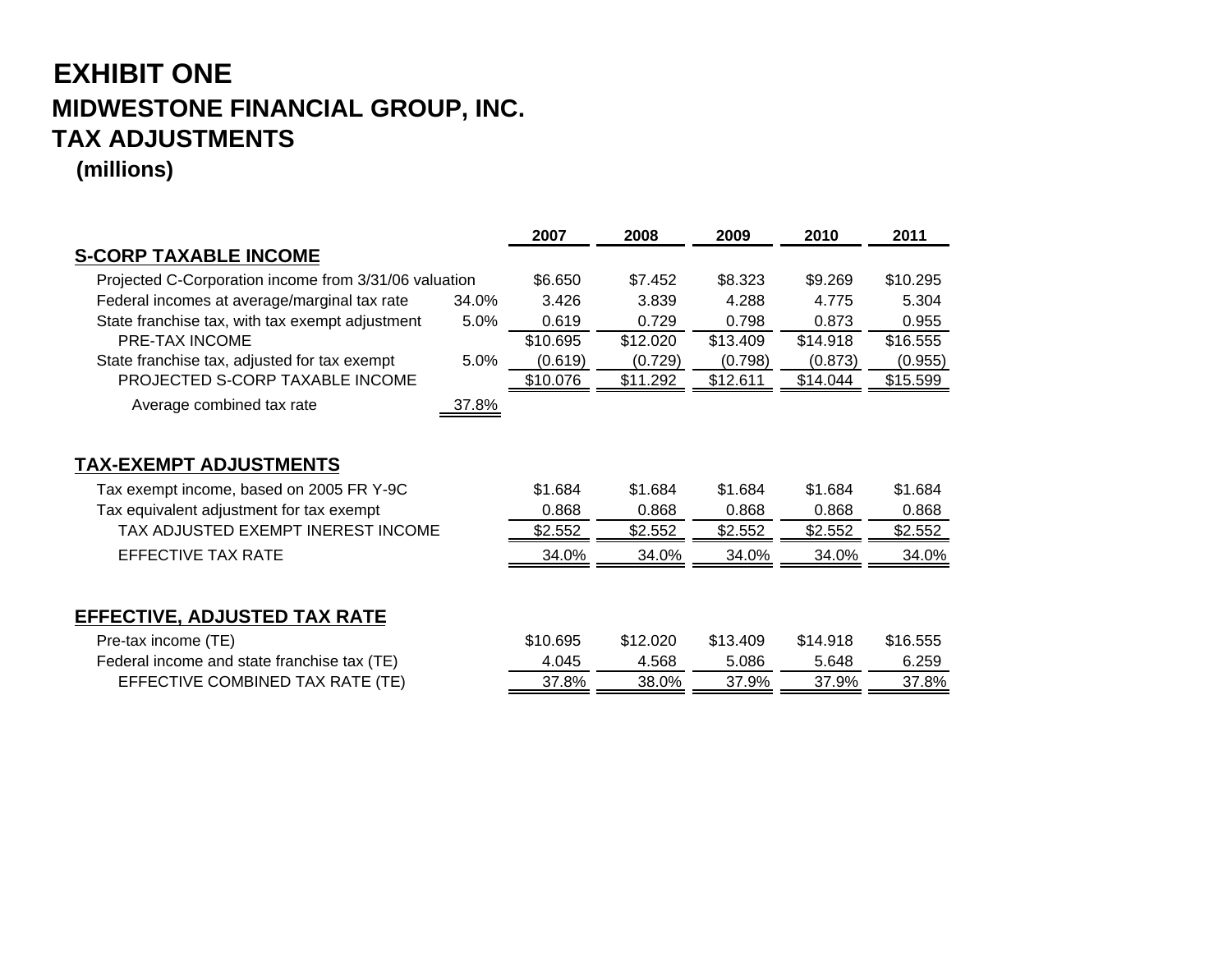## **EXHIBIT TWO MIDWESTONE FINANCIAL GROUP, INC. TAX ADJUSTMENTS FOR S-CORPORATION (millions)**

|                                                  | 2007     | 2008     | 2009     | 2010     | 2011     |
|--------------------------------------------------|----------|----------|----------|----------|----------|
| TAX ADJUSTMENTS FOR S-CORPORATION TAXABLE INCOME |          |          |          |          |          |
| C-corporation projected income                   | \$6.650  | \$7.452  | \$8.323  | \$9.269  | \$10.295 |
| C-corporation Federal taxes only<br>34.0%        | 3.426    | 3.839    | 4.288    | 4.775    | 5.304    |
| S-CORP PRO FORMA TAXABLE INCOME                  | \$10.076 | \$11.292 | \$12.611 | \$14.044 | \$15.599 |
|                                                  |          |          |          |          |          |
| TAX ADJUSTMENTS FOR S-CORPORATION DIVIDENDS      |          |          |          |          |          |
| 45.1%<br>C-Corporation projected dividends       | \$2.996  | \$3.358  | \$3.750  | \$4.176  | \$4.639  |
| C-corporation Federal taxes only                 | 3.426    | 3.839    | 4.288    | 4.775    | 5.304    |
| S-CORP PRO FORMA DIVIDENDS                       | \$6.422  | \$7.197  | \$8.038  | \$8.951  | \$9.943  |
|                                                  |          |          |          |          |          |
|                                                  |          |          |          |          |          |
| <b>SHAREHOLDER TAX ON S-CORPORATION EARNINGS</b> |          |          |          |          |          |
| S-Corporation pro forma taxable income           | \$10.076 | \$11.292 | \$12.611 | \$14.044 | \$15.599 |
| 8.98%<br>Marginal state taxes                    | \$0.905  | \$1.014  | \$1.132  | \$1.261  | \$1.401  |
| Credit for franchise taxes paid                  | (0.619)  | (0.729)  | (0.798)  | (0.873)  | (0.955)  |
| <b>NET STATE TAXES</b>                           | \$0.286  | \$0.285  | \$0.334  | \$0.388  | \$0.445  |
| S-Corporation pro forma taxable income           | \$10.076 | \$11.292 | \$12.611 | \$14.044 | \$15.599 |
| Net state taxes                                  | (0.286)  | (0.285)  | (0.334)  | (0.388)  | (0.445)  |
| NET S-CORPORATION TAXABLE INCOME                 | \$9.790  | \$11.006 | \$12.277 | \$13.656 | \$15.154 |
| Federal personal tax rate                        | 35.0%    | 35.0%    | 35.0%    | 35.0%    | 35.0%    |
| FEDERAL PERSONAL TAXES                           | \$3.426  | \$3.852  | \$4.297  | \$4.780  | \$5.304  |
| Net personal state taxes                         | 0.286    | 0.285    | 0.334    | 0.388    | 0.445    |
| <b>TOTAL PERSONAL TAXES</b>                      | \$3.712  | \$4.138  | \$4.631  | \$5.167  | \$5.749  |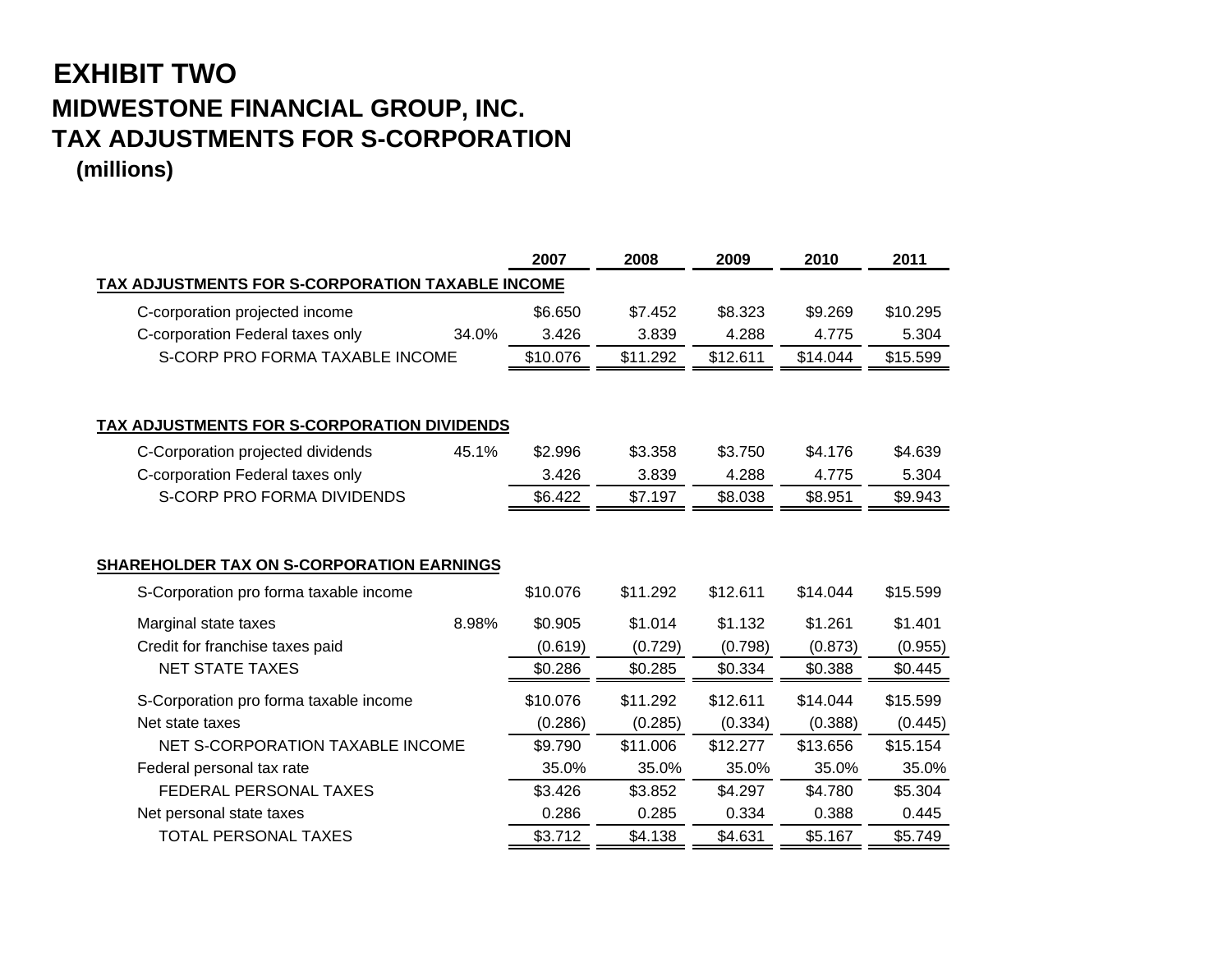## **EXHIBIT THREEMIDWESTONE FINANCIAL GROUP, INC. PRESENT VALUE CALCULATIONS, AFTER-TAX CASH FLOWS TO SHAREHOLDERS (millions)**

#### **PRESENT VALUE OF S-CORP DIVIDENDS, AFTER-TAX:**

|                                         |       |          |         |         |         |         | Terminal |                     |
|-----------------------------------------|-------|----------|---------|---------|---------|---------|----------|---------------------|
|                                         |       | 2007     | 2008    | 2009    | 2010    | 2011    | Value    |                     |
| Projected S-Corp dividends              |       | \$6.422  | \$7.197 | \$8.038 | \$8.951 | \$9.943 | \$23.070 | Retained earnings   |
| Personal tax liability, S-Corp earnings |       | (3.712)  | (4.138) | (4.631) | (5.167) | (5.749) | 20.8%    | Combined cap. gains |
| NET AFTER-TAX TO SHAREHOLDERS           |       | \$2.710  | \$3.060 | \$3.407 | \$3.784 | \$4.193 | \$4.807  | Tax savings         |
| Present value factors                   | 14.0% | 0.9366   | 0.8216  | 0.7207  | 0.6322  | 0.5545  | 0.5194   |                     |
| PERIODIC PRESENT VALUES                 |       | \$2.538  | \$2.514 | \$2.455 | \$2.392 | \$2.325 | \$2.497  |                     |
| TOTAL PRESENT VALUE                     |       | \$14.721 |         |         |         |         |          |                     |
|                                         |       |          |         |         |         |         |          |                     |

**PRESENT VALUE OF C-CORP DIVIDENDS, AFTER-TAX:**

|                                          |       | 2007     | 2008    | 2009    | 2010    | 2011    |
|------------------------------------------|-------|----------|---------|---------|---------|---------|
| C-Corp dividends to shareholders         |       | \$2.996  | \$3.358 | \$3.750 | \$4.176 | \$4.639 |
| Personal tax liability, C-Corp dividends | 20.8% | (0.624)  | (0.700) | (0.781) | (0.870) | (0.967) |
| NET AFTER-TAX TO SHAREHOLDERS            |       | \$2.372  | \$2.658 | \$2.969 | \$3.306 | \$3.672 |
| Present value factors                    | 14.0% | 0.9366   | 0.8216  | 0.7207  | 0.6322  | 0.5545  |
| PERIODIC PRESENT VALUES                  |       | \$2.222  | \$2.184 | \$2.140 | \$2.090 | \$2.036 |
| <b>TOTAL PRESENT VALUE</b>               |       | \$10.672 |         |         |         |         |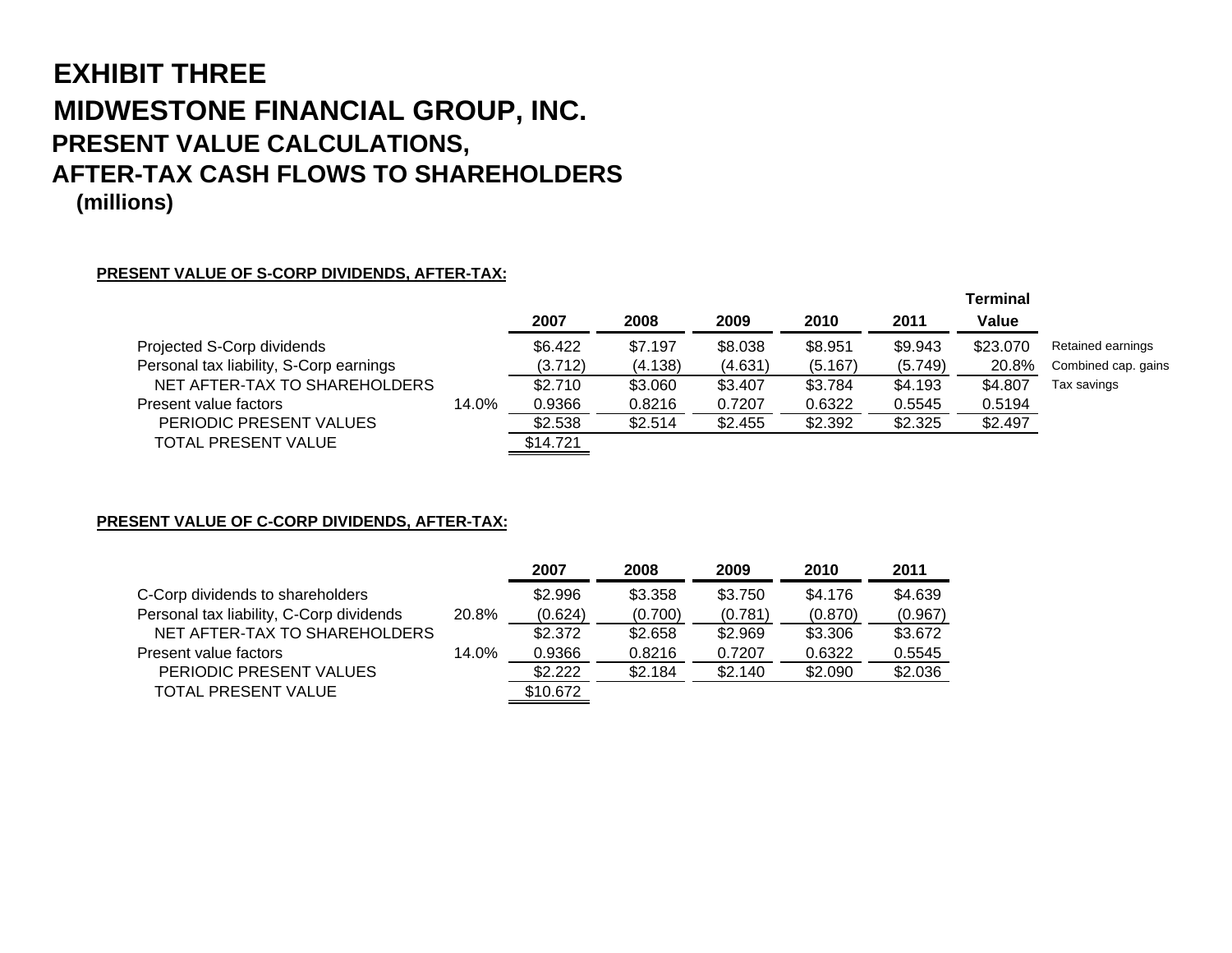# **EXHIBIT FOURMIDWESTONE FINANCIAL GROUP, INC. INCREMENTAL VALUE OF S-CORPORATION TAX STATUS**

#### **INCREMENTAL VALUE OF AFTER-TAX DIVIDENDS**

| S-corp dividends after-tax present value | \$14.721 million |  |
|------------------------------------------|------------------|--|
| C-corp dividends after-tax present value | 10.672           |  |
| INCREMENTAL VALUE ATTRIBUTABLE TO S-CORP | \$4.049 million  |  |
| Shares outstanding                       | 3,707,308        |  |
| PER SHARE INCREMENTAL VALUE              | \$1.09           |  |

### **% INCREASE TO VALUE PER SHARE**

|                                   |                          | 15% Tax on Dividends       |                          | 35% Tax on Dividends       |  |
|-----------------------------------|--------------------------|----------------------------|--------------------------|----------------------------|--|
|                                   | <b>Pro Rata</b><br>Value | <b>Discounted</b><br>Value | <b>Pro Rata</b><br>Value | <b>Discounted</b><br>Value |  |
| Per share, incremental value      | \$1.09                   | \$1.09                     | \$1.82                   | \$1.82                     |  |
| Values per share: Full/discounted | 20.36                    | 19.80                      | 20.36                    | 19.80                      |  |
| VALUE ADJUSTED FOR S-CORP         | \$21.46                  | \$20.89                    | \$22.18                  | \$21.62                    |  |
| % increase attributable to S-corp | 5.4%                     | 5.5%                       | 8.9%                     | 9.2%                       |  |

#### **2007 INCREMENTAL AFTER-TAX CASH FLOWS**

|                                       | 15%<br><b>Federal Tax</b> |         | 35%<br><b>Federal Tax</b> |         |
|---------------------------------------|---------------------------|---------|---------------------------|---------|
|                                       | <b>on</b>                 |         | on                        |         |
| Aggregate                             | <b>Dividends</b>          |         | <b>Dividends</b>          |         |
| After-tax dividends, S-corp election  | \$2.710                   | million | \$2.710                   | million |
| After-tax dividends, C-corp           | 2.372                     |         | 1.773                     |         |
| INCREASE IN AFTER-TAX CASH FLOWS      | \$0.338                   | million | \$0.937                   | million |
| After-tax cash flows, S-corp election | \$0.73                    |         | \$0.73                    |         |
| After-tax cash flows, C-Corp          | 0.64                      |         | 0.48                      |         |
| INCREMENT ATTRIBUTABLE TO S-CORP      | \$0.09                    |         | \$0.25                    |         |
| INCREASE IN AFTER-TAX CASH FLOWS      | 14.1%                     |         | 52.1%                     |         |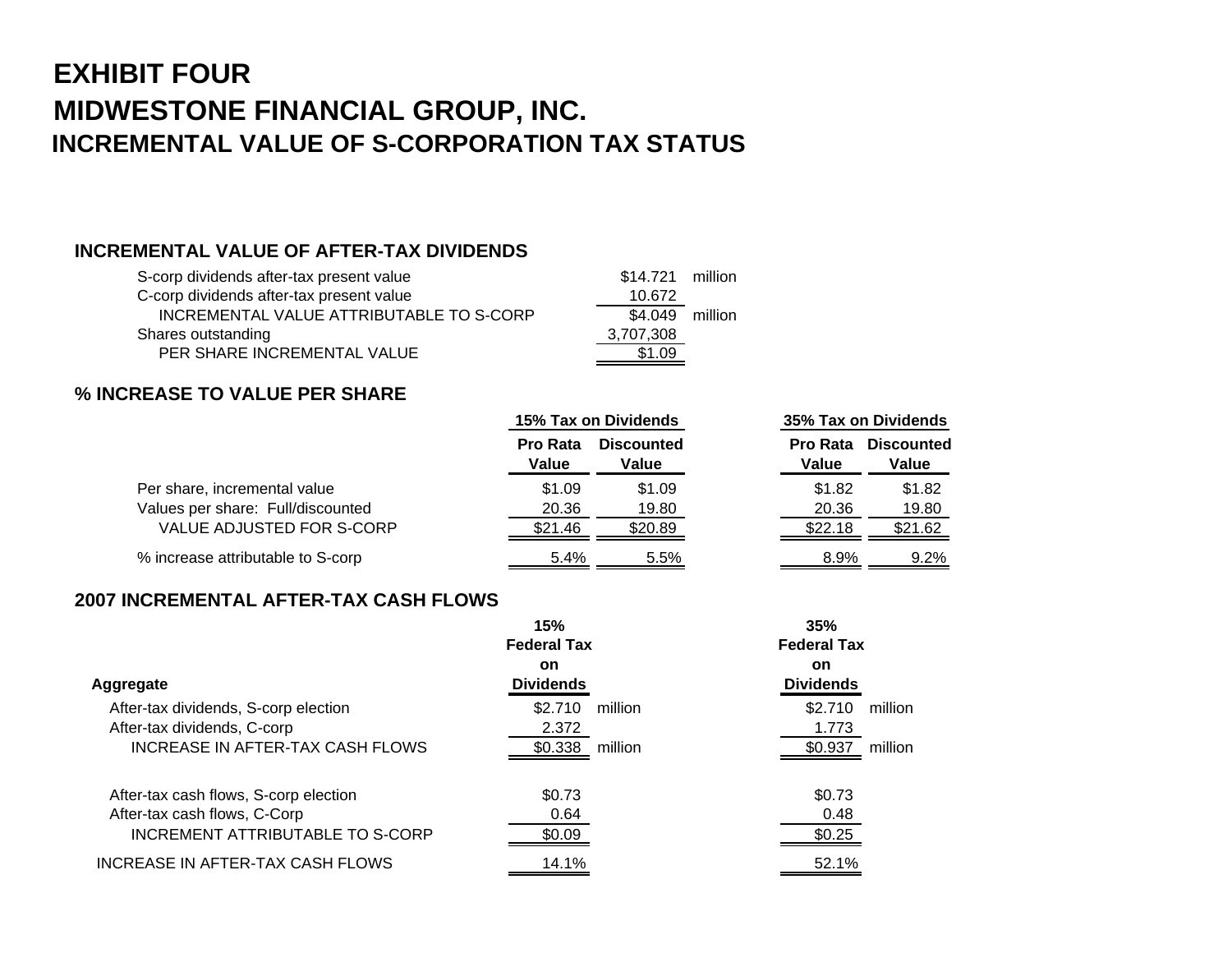**HISTORICAL SUPPORTING EXHIBITS**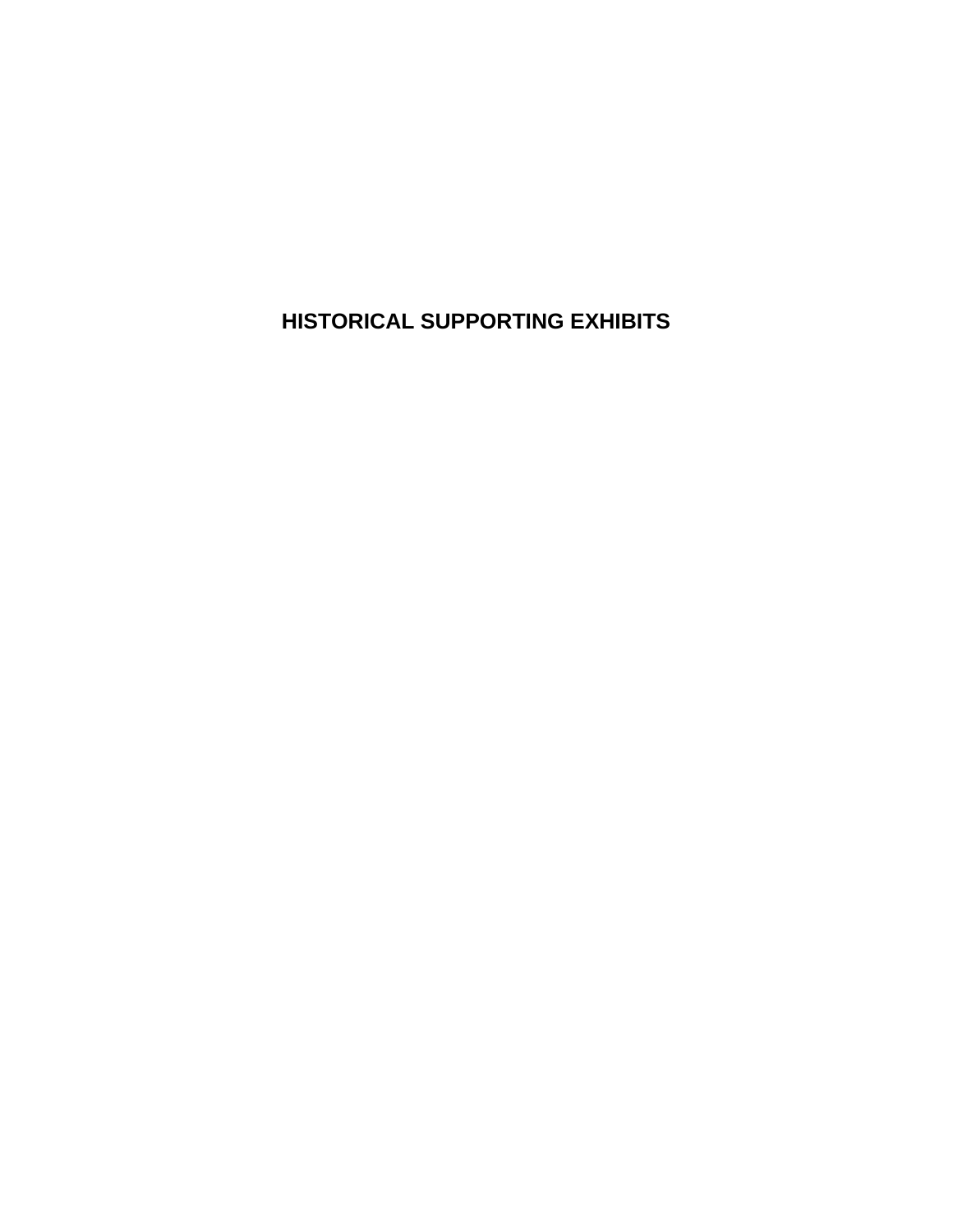## **SUPPORTING HISTORICAL EXHIBITS MIDWESTONE FINANCIAL GROUP, INC. INCOME STATEMENTS**

**(millions)**

|                                    | 2000      | 2001      | 2002      | 2003      | 2004      | 2005      |
|------------------------------------|-----------|-----------|-----------|-----------|-----------|-----------|
| <b>INTEREST INCOME</b>             |           |           |           |           |           |           |
| Interest revenue (TE) *            | \$39.178  | \$40.471  | \$38.163  | \$38.141  | \$37.987  | \$40.948  |
| Interest expense                   | 21.427    | 21.427    | 16.731    | 14.247    | 12.822    | 14.677    |
| NET INTEREST INCOME (TE) *         | \$17.751  | \$19.044  | \$21.432  | \$23.894  | \$25.165  | \$26.271  |
| Provision for loan losses          | 0.892     | 1.776     | 1.070     | 0.589     | 0.858     | 0.468     |
| <b>NON-INTEREST INCOME</b>         |           |           |           |           |           |           |
| <b>Trust services</b>              |           | 0.142     | 0.103     | 0.096     | 0.136     | 0.112     |
| Service charges                    | 1.821     | 1.456     | 1.422     | 1.572     | 1.611     | 1.588     |
| Miscellaneous fees, commissions    |           | 0.162     | 0.366     | 0.257     | 0.425     | 0.790     |
| Other gains / (losses)             |           | 0.328     | 0.465     | 0.721     | 0.425     | 0.426     |
| Other non-interest income          | 0.705     | 1.181     | 1.333     | 1.545     | 1.285     | 1.464     |
| NON-INTEREST INCOME                | \$2.526   | \$3.269   | \$3.689   | \$4.191   | \$3.882   | \$4.380   |
| Security gains / (losses)          | 0.040     | 1.018     |           | 0.167     | 0.332     | 0.028     |
| <b>NON-INTEREST EXPENSE</b>        |           |           |           |           |           |           |
| Salaries and benefits              | 6.378     | 7.146     | 7.745     | 9.882     | 10.700    | 11.151    |
| Occupancy                          | 2.535     | 2.162     | 2.339     | 2.874     | 3.222     | 3.468     |
| Amortization expense               | 1.125     | 1.050     | 0.290     | 0.344     | 0.308     | 0.305     |
| Other expenses                     | 3.275     | 4.109     | 4.250     | 4.807     | 4.769     | 5.220     |
| <b>NON-INTEREST EXPENSE</b>        | \$13.313  | \$14.467  | \$14.624  | \$17.907  | \$18.999  | \$20.144  |
| NET BEFORE TAXES (TE)*             | \$6.112   | \$7.088   | \$9.427   | \$9.756   | \$9.522   | \$10.067  |
| Provision for income taxes (TE) *  | 2.111     | 2.732     | 3.638     | 3.830     | 3.693     | 3.979     |
| <b>NET INCOME</b>                  | \$4.001   | \$4.356   | \$5.789   | \$5.926   | \$5.829   | \$6.088   |
| Effective tax rate                 | 34.5%     | 38.5%     | 38.6%     | 39.3%     | 38.8%     | 39.5%     |
| Sub-chapter S election?            | No        | No        | No        | No        | No        | No        |
|                                    |           |           |           |           |           |           |
| Holding company shares outstanding | 3,939,314 | 3,872,594 | 3,930,508 | 3,782,708 | 3,751,386 | 3,701,387 |

\* Adjusted to tax equivalent basis for tax exempt securities.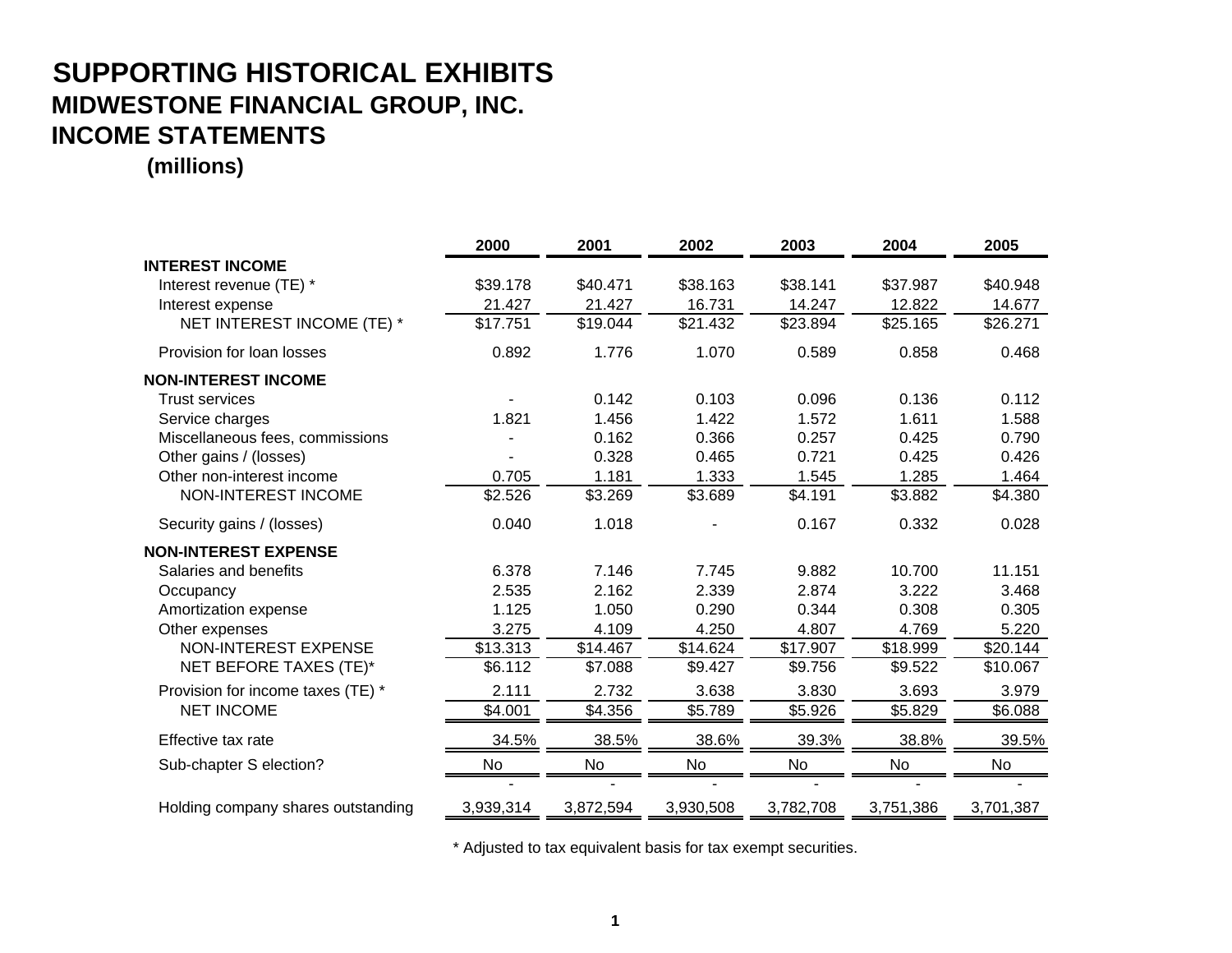# **SUPPORTING HISTORICAL EXHIBITS MIDWESTONE FINANCIAL GROUP, INC. INCOME STATEMENTS - COMMON SIZED**

**% of Average Assets**

|                                   | 2000      | 2001      | 2002      | 2003      | 2004      | 2005      |
|-----------------------------------|-----------|-----------|-----------|-----------|-----------|-----------|
| <b>INTEREST INCOME</b>            |           |           |           |           |           |           |
| Interest revenue (TE) *           | 7.93%     | 7.62%     | 7.05%     | 6.31%     | 6.00%     | 6.26%     |
| Interest expense                  | 4.34%     | 4.03%     | 3.09%     | 2.36%     | 2.02%     | 2.24%     |
| NET INTEREST INCOME (TE) *        | 3.59%     | 3.58%     | 3.96%     | 3.95%     | 3.97%     | 4.01%     |
| Provision for loan losses         | 0.18%     | 0.33%     | 0.20%     | 0.10%     | 0.14%     | 0.07%     |
| <b>NON-INTEREST INCOME</b>        |           |           |           |           |           |           |
| <b>Trust services</b>             | 0.00%     | 0.03%     | 0.02%     | 0.02%     | 0.02%     | 0.02%     |
| Service charges                   | 0.37%     | 0.27%     | 0.26%     | 0.26%     | 0.25%     | 0.24%     |
| Miscellaneous fees, commissions   | 0.00%     | 0.03%     | 0.07%     | 0.04%     | 0.07%     | 0.12%     |
| Other gains / (losses)            | 0.00%     | 0.06%     | 0.09%     | 0.12%     | 0.07%     | 0.07%     |
| Other non-interest income         | 0.14%     | 0.22%     | 0.25%     | 0.26%     | 0.20%     | 0.22%     |
| <b>NON-INTEREST INCOME</b>        | 0.51%     | 0.62%     | 0.68%     | 0.69%     | 0.61%     | 0.67%     |
| Security gains / (losses)         | 0.01%     | 0.19%     | 0.00%     | 0.03%     | 0.05%     | 0.00%     |
| <b>NON-INTEREST EXPENSE</b>       |           |           |           |           |           |           |
| Salaries and benefits             | 1.29%     | 1.35%     | 1.43%     | 1.63%     | 1.69%     | 1.70%     |
| Occupancy                         | 0.51%     | 0.41%     | 0.43%     | 0.48%     | 0.51%     | 0.53%     |
| Amortization expense              | 0.23%     | 0.20%     | 0.05%     | 0.06%     | 0.05%     | 0.05%     |
| Other expenses                    | 0.66%     | 0.77%     | 0.79%     | 0.79%     | 0.75%     | 0.80%     |
| <b>NON-INTEREST EXPENSE</b>       | 2.70%     | 2.72%     | 2.70%     | 2.96%     | 3.00%     | 3.08%     |
| NET BEFORE TAXES (TE)*            | 1.24%     | 1.33%     | 1.74%     | 1.61%     | 1.50%     | 1.54%     |
| Provision for income taxes (TE) * | 0.43%     | 0.51%     | 0.67%     | 0.63%     | 0.58%     | 0.61%     |
| <b>NET INCOME</b>                 | 0.81%     | 0.82%     | 1.07%     | 0.98%     | 0.92%     | 0.93%     |
| Average total assets              | \$493.951 | \$531.220 | \$541.028 | \$604.694 | \$633.587 | \$654.624 |

\* Adjusted to tax equivalent basis for tax exempt securities.

- - - - -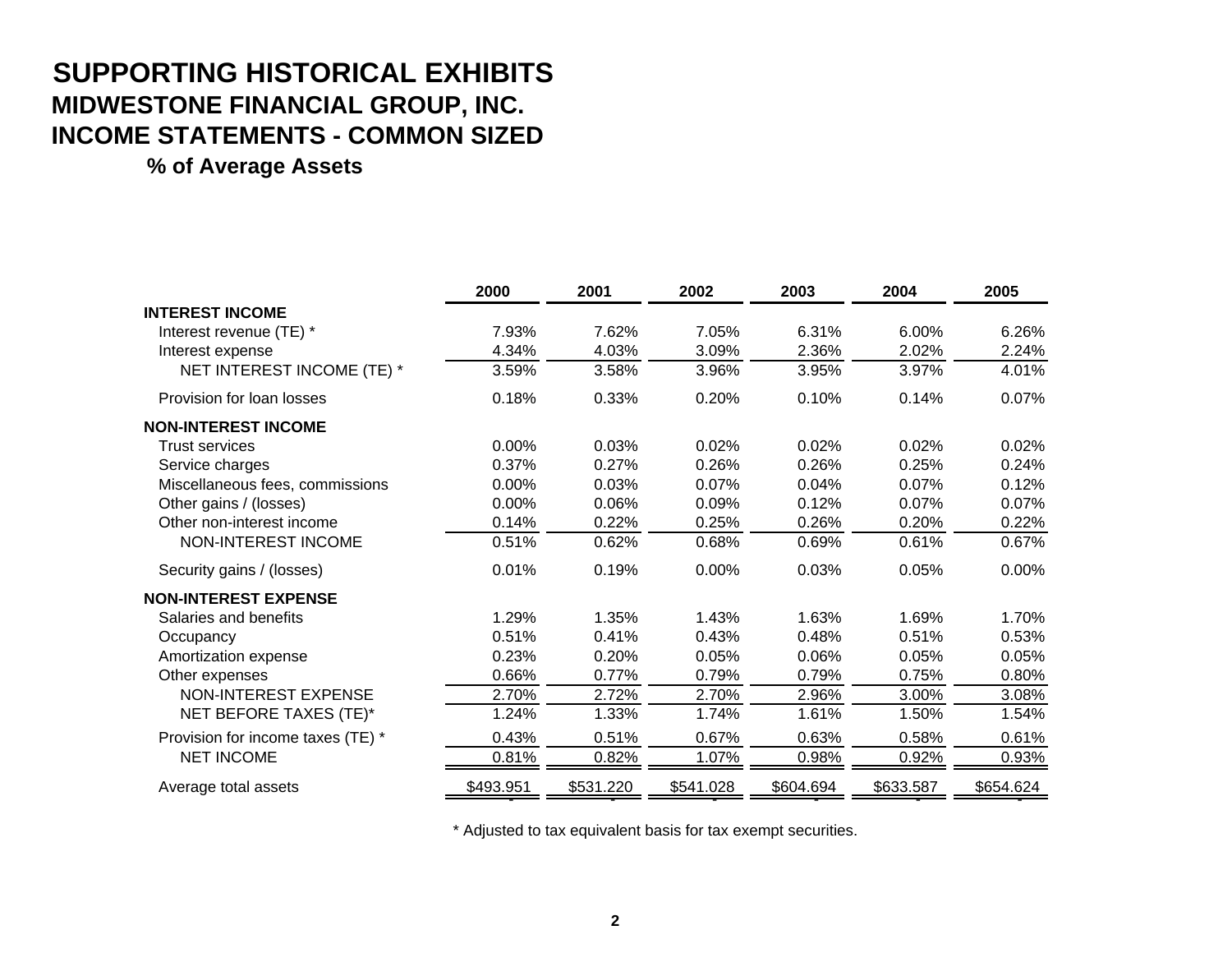## **SUPPORTING HISTORICAL EXHIBITS MIDWESTONE FINANCIAL GROUP, INC. TAX EQUIVALENT ADJUSTMENTS PER FR Y-9C**

#### **ADJUSTMENTS CALCULATED FROM FR Y-9C REPORTS:**

| \$28.514  |
|-----------|
| 28.067    |
| \$0.447   |
|           |
| \$9.646   |
| 9.199     |
| \$0.447   |
| (\$0.000) |
|           |

#### **ADJUSTMENTS PER VALUATION REPORT:**

|                                        | 2000     | 2001     | 2002     | 2003     | 2004     | 2005     |
|----------------------------------------|----------|----------|----------|----------|----------|----------|
| TAX EQUIVALENT ADJUSTMENTS AS APPLIED: |          |          |          |          |          |          |
| Interest revenues per FDIC             | \$38.826 | \$40,404 | \$41.085 | \$40,520 | \$40.319 | \$42.744 |
| Adjustment for SEC reporting           |          | (0.299)  | (3.545)  | (2.942)  | (2.947)  | (2.664)  |
| Tax-equivalent adjustment              | 0.352    | 0.366    | 0.623    | 0.563    | 0.615    | 0.868    |
| <b>INTEREST REVENUES (TE)</b>          | \$39.178 | \$40.471 | \$38.163 | \$38.141 | \$37.987 | \$40.948 |
|                                        |          |          |          |          |          |          |
| Net interest income                    | \$17.399 | \$18,977 | \$24.354 | \$26,273 | \$27.497 | \$28,067 |
| Adjustment for SEC reporting           |          | (0.299)  | (3.545)  | (2.942)  | (2.947)  | (2.664)  |
| Tax-equivalent adjustment              | 0.352    | 0.366    | 0.623    | 0.563    | 0.615    | 0.868    |
| NET INT INCOME (TE)                    | \$17.751 | \$19.044 | \$21.432 | \$23.894 | \$25.165 | \$26.271 |
|                                        |          |          |          |          |          |          |
| Tax provision                          | \$1.759  | \$2.366  | \$3.015  | \$3.267  | \$3.078  | \$3.111  |
| Tax-equivalent adjustment              | 0.352    | 0.366    | 0.623    | 0.563    | 0.615    | 0.868    |
| FULL TAX BURDEN (TE)                   | \$2.111  | \$2.732  | \$3.638  | \$3.830  | \$3.693  | \$3.979  |
|                                        |          |          |          |          |          |          |
| Net income, calculated                 | \$4.001  | \$4.356  | \$5.789  | \$5.926  | \$5.829  | \$6.088  |
| Check #, net income, FR Y-9C           | 4.001    | 4.356    | 5.789    | 5.926    | 5.829    | 6.088    |
| <b>DIFFERENCE</b>                      | \$0.000  | \$0.000  | \$0.000  | \$0.000  | \$0.000  | \$0.000  |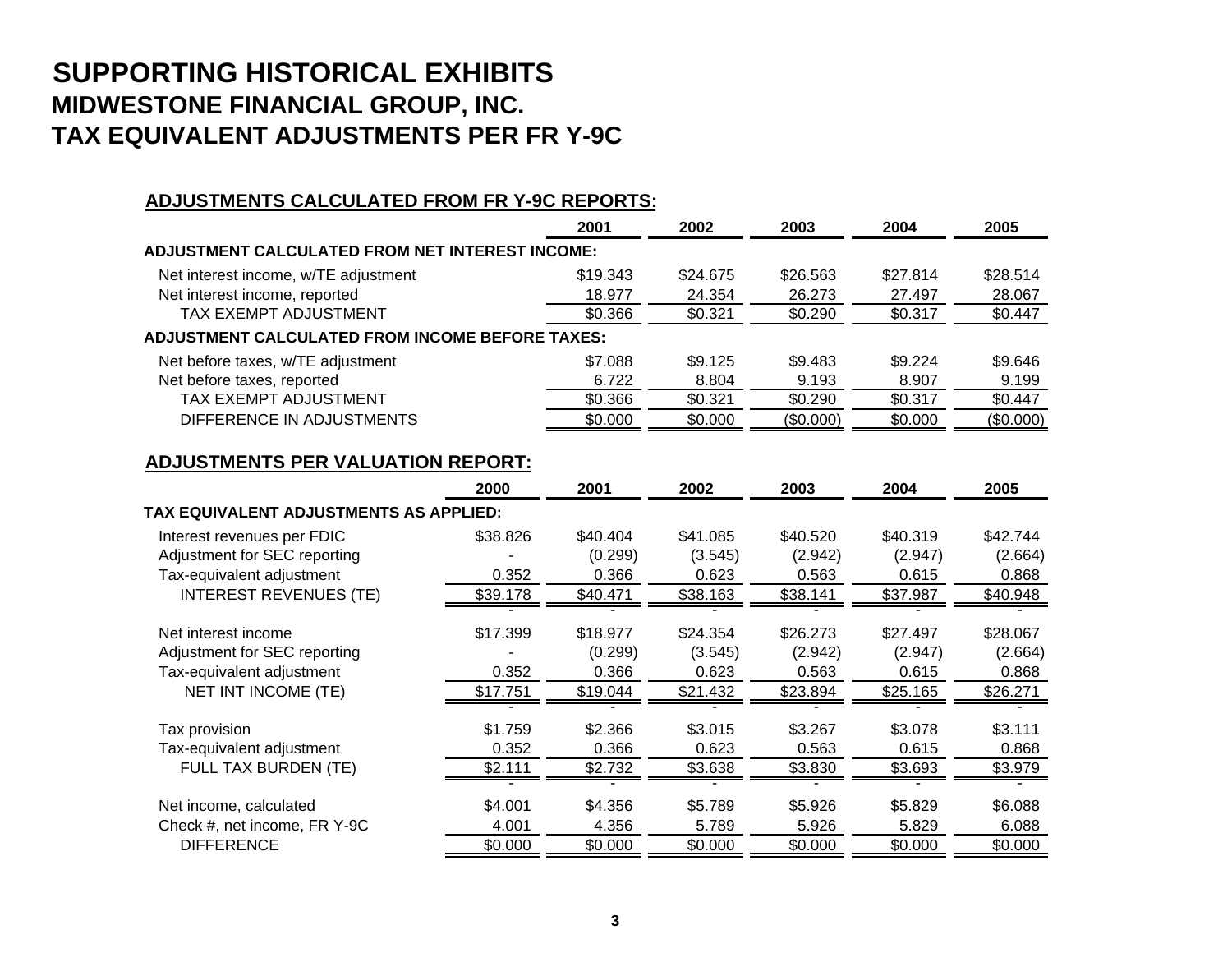## **SUPPORTING HISTORICAL EXHIBITS MIDWESTONE FINANCIAL GROUP, INC. INCOME TAXES PER AUDITED FINANCIAL STATEMENTS**

|                                      | 2000      | 2001      | 2002      | 2003      | 2004      | 2005      |
|--------------------------------------|-----------|-----------|-----------|-----------|-----------|-----------|
| <b>CURRENT/DEFERRED INCOME TAXES</b> |           |           |           |           |           |           |
| Current Income taxes                 |           |           |           |           |           |           |
| Federal                              | \$1.225   | \$2.319   | \$2.975   | \$3.219   | \$3.160   | \$3.017   |
| State                                | 0.069     | 0.424     | 0.546     | 0.625     | 0.485     | 0.446     |
| <b>SUBTOTAL</b>                      | \$1.294   | \$2.743   | \$3.521   | \$3.844   | \$3.645   | \$3.463   |
| Deferred income taxes                |           |           |           |           |           |           |
| Federal                              | \$0.448   | (\$0.322) | (\$0.437) | (\$0.462) | (\$0.481) | (\$0.325) |
| <b>State</b>                         | 0.017     | (0.055)   | (0.069)   | (0.115)   | (0.086)   | (0.027)   |
| <b>SUBTOTAL</b>                      | \$0.465   | (\$0.377) | (\$0.506) | (\$0.577) | (\$0.567) | (\$0.352) |
| <b>TOTAL TAXES</b>                   | \$1.759   | \$2.366   | \$3.015   | \$3.267   | \$3.078   | \$3.111   |
|                                      |           |           |           |           |           |           |
| <b>TAX RECONCILIATION</b>            |           |           |           |           |           |           |
| Federal tax, statutory rate          | \$1.958   | \$2.286   | \$2.993   | \$3.125   | \$3.028   | \$3.127   |
| Tax exempt                           | (\$0.226) | (\$0.206) | (\$0.185) | (\$0.167) | (\$0.210) | (\$0.267) |
| BOLI, cash surrender value           | (0.035)   | (0.052)   | (0.077)   | (0.072)   | (0.062)   | (0.113)   |
| State franchise tax, net             | 0.057     | 0.244     | 0.315     | 0.337     | 0.263     | 0.276     |
| Non-deductible goodwill amortization | 0.086     | 0.086     |           |           |           |           |
| Other, net                           | (0.081)   | 0.008     | (0.031)   | 0.044     | 0.059     | 0.088     |
| <b>NET ADJUSTMENT</b>                | (\$0.199) | \$0.080   | \$0.022   | \$0.142   | \$0.050   | (\$0.016) |
| <b>REPORTED TAXES</b>                | \$1.759   | \$2.366   | \$3.015   | \$3.267   | \$3.078   | \$3.111   |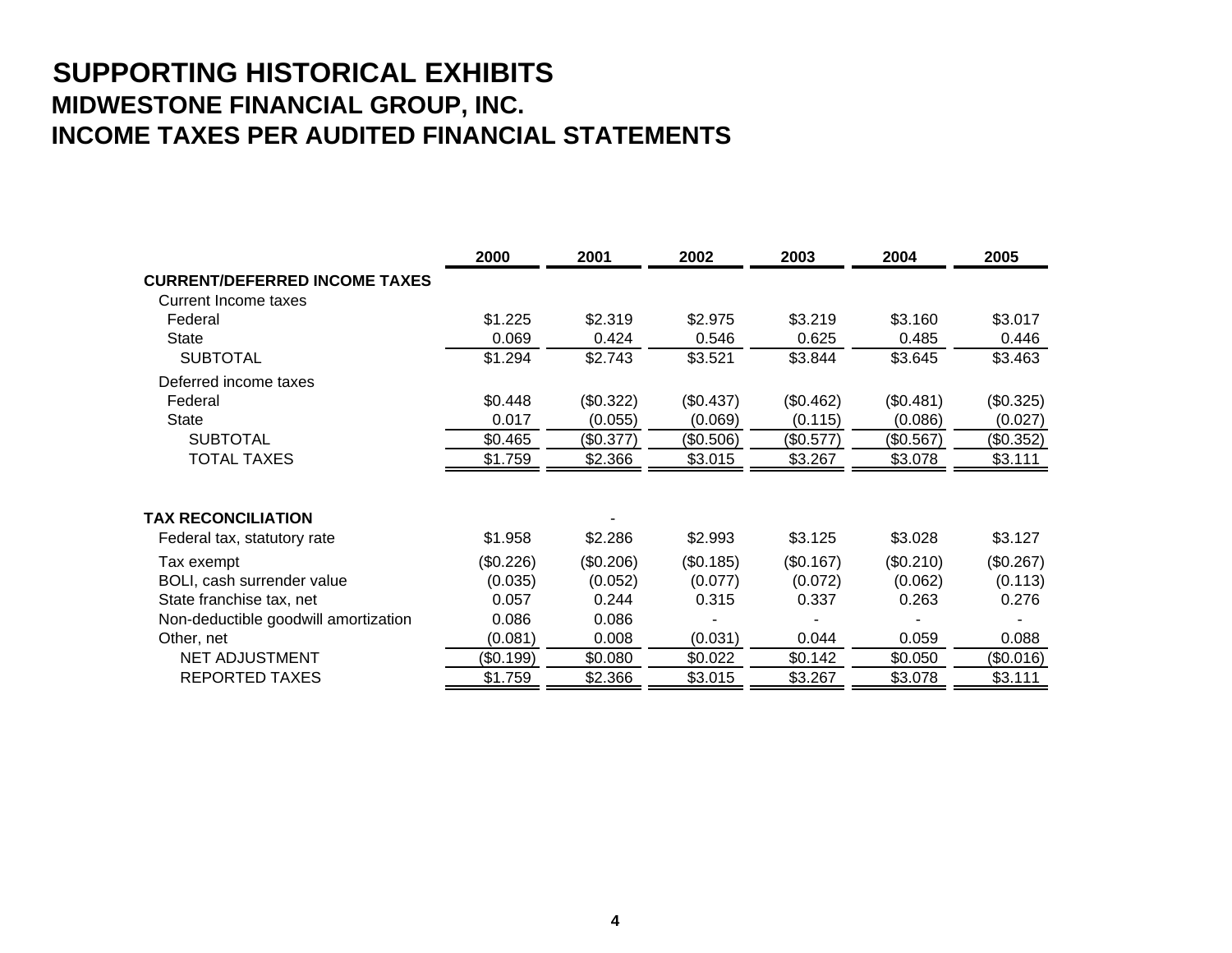## **SUPPORTING HISTORICAL EXHIBITS MIDWESTONE FINANCIAL GROUP, INC. INCOME TAXES PER AUDITED FINANCIAL STATEMENTS**

|                                   | 2000      | 2001      | 2002      | 2003      | 2004    | 2005    |
|-----------------------------------|-----------|-----------|-----------|-----------|---------|---------|
| <b>BALANCE SHEET ITEMS</b>        |           |           |           |           |         |         |
| Deferred tax assets:              |           |           |           |           |         |         |
| Net unrealized loss on securities |           |           |           |           | \$0.031 | \$0.448 |
| Allowance for loan losses         | 0.570     | 0.904     | 1.415     | 2.013     | 2.497   | 2.702   |
| Deferred compensation             | 0.116     | 0.169     | 0.238     | 0.521     | 0.718   | 0.828   |
| Premium amortization              | 0.090     | 0.095     |           |           |         |         |
| Other                             |           | 0.008     |           |           |         |         |
| TOTAL TAX ASSETS                  | \$0.776   | \$1.176   | \$1.653   | \$2.534   | \$3.246 | \$3.978 |
| Deferred tax liabilities:         |           |           |           |           |         |         |
| Depreciation and amortization     | \$0.333   | \$0.325   | \$0.379   | \$0.649   | \$0.767 | \$0.579 |
| Federal Home Loan Bank stock      | 0.110     | 0.109     | 0.109     | 0.110     | 0.110   | 0.109   |
| Premium amortization              |           |           | 0.066     | 0.227     | 0.390   | 0.554   |
| Deferred loan fees                | 0.068     | 0.048     | 0.033     | 0.022     | 0.016   | 0.011   |
| Purchase accounting adjustments   | 0.771     | 0.813     | 0.664     | 0.703     | 0.564   | 0.595   |
| Unrealized gain on securities     | 0.223     | 0.442     | 1.057     | 0.803     |         |         |
| Prepaid expenses, other           | 0.004     |           | 0.015     | 0.066     | 0.044   | 0.143   |
| <b>TOTAL TAX LIABILITITES</b>     | \$1.509   | \$1.737   | \$2.323   | \$2.580   | \$1.891 | \$1.991 |
| Deferred tax assets               | \$0.776   | \$1.176   | \$1.653   | \$2.534   | \$3.246 | \$3.978 |
| Deferred tax liabilities          | 1.509     | 1.737     |           |           | 1.891   | 1.991   |
|                                   |           |           | 2.323     | 2.580     |         |         |
| NET DEFERRED ASSETS/(LIABS)       | (\$0.733) | (\$0.561) | (\$0.670) | (\$0.046) | \$1.355 | \$1.987 |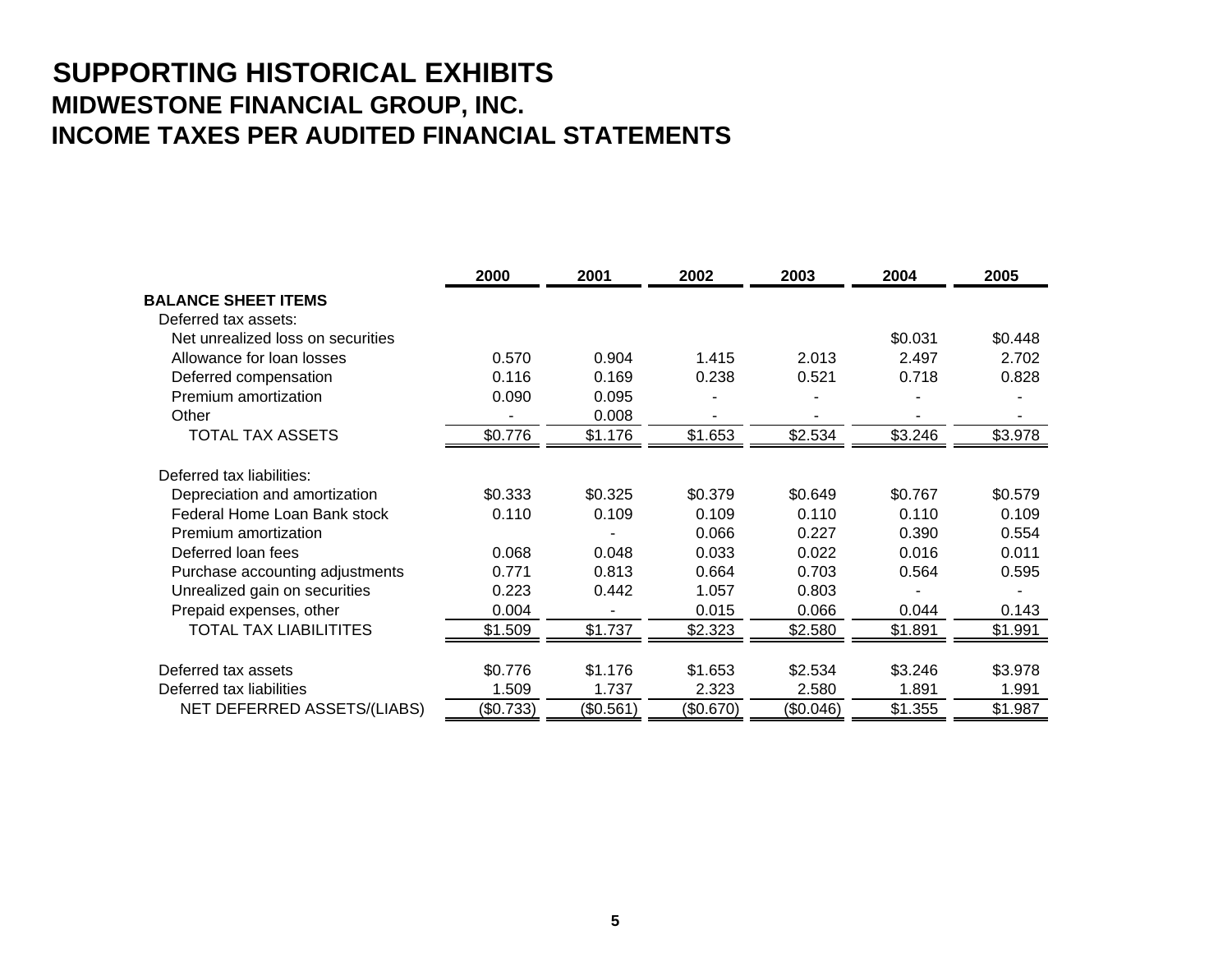## **SUPPORTING HISTORICAL EXHIBITS MIDWESTONE FINANCIAL GROUP, INC. TAX EQUIVALENT WORKSHEET PREPARED FROM FR Y-9C**

|                                                                                                                                               | 2000                          | 2001                        | 2002                        | 2003                        | 2004                        | 2005                        |
|-----------------------------------------------------------------------------------------------------------------------------------------------|-------------------------------|-----------------------------|-----------------------------|-----------------------------|-----------------------------|-----------------------------|
| <b>COMPARISON FIVE YEAR HISTORY TO AUDITED FINANCIALS:</b>                                                                                    |                               |                             |                             |                             |                             |                             |
| Adjusted provision for income taxes                                                                                                           | \$2.111                       | \$2.732                     | \$3.638                     | \$3.830                     | \$3.693                     | \$3.979                     |
| Tax equivalent adjustment                                                                                                                     | (0.352)                       | (0.366)                     | (0.623)                     | (0.563)                     | (0.615)                     | (0.868)                     |
| <b>REPORTED TAX PROVISION</b>                                                                                                                 | \$1.759                       | \$2.366                     | \$3.015                     | \$3.267                     | \$3.078                     | \$3.111                     |
| Reported taxes per audit                                                                                                                      | 1.759                         | 2.366                       | 3.015                       | 3.267                       | 3.078                       | 3.111                       |
| <b>DIFFERENCE</b>                                                                                                                             | \$0.000                       | \$0.000                     | \$0.000                     | \$0.000                     | \$0.000                     | \$0.000                     |
| <b>REPORTED TAX EXEMPT INCOME PER FR Y-9C:</b><br>Income, tax exempt loans/leases<br>Income, tax exempt securities<br><b>TOTAL TAX EXEMPT</b> | <b>NA</b><br>NA.<br><b>NA</b> | \$0.045<br>0.666<br>\$0.711 | \$0.080<br>0.543<br>\$0.623 | \$0.074<br>0.489<br>\$0.563 | \$0.152<br>0.465<br>\$0.617 | \$0.236<br>0.633<br>\$0.869 |
| <b>CALCULATED TAX RATE:</b><br>Reported tax exempt income, FR Y-9C<br>Tax adjustment per audited financials                                   |                               | \$0.711<br>0.206            | \$0.623<br>0.185            | \$0.563<br>0.167            | \$0.617<br>0.210            | \$0.869<br>0.267            |
| EFFECTIVE TAX RATE                                                                                                                            |                               | 22.5%                       | 22.9%                       | 22.9%                       | 25.4%                       | 23.5%                       |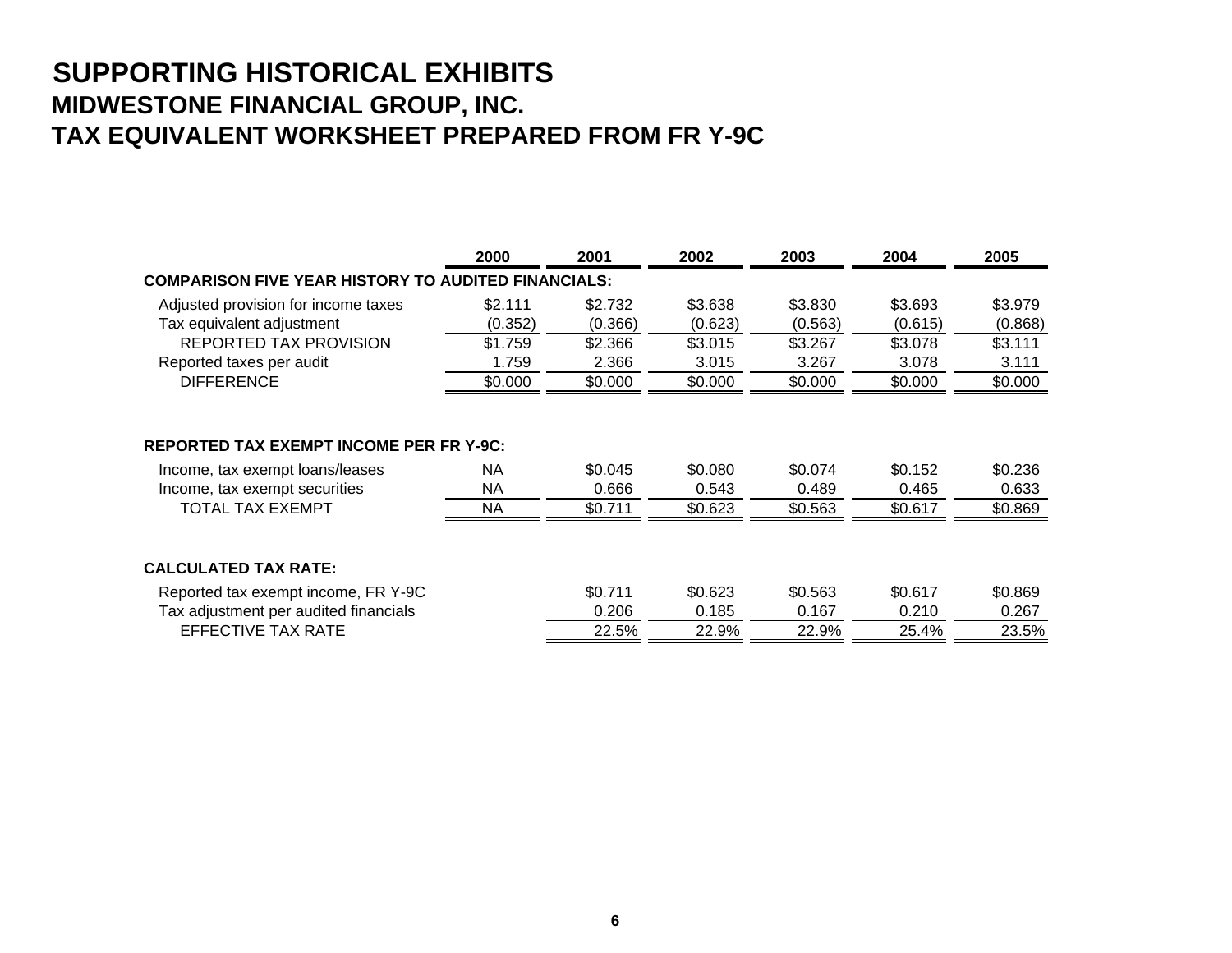### **APPENDIX A**

### **INCREMENTAL VALUE ATTRIBUTABLE TO S-CORP TAX STATUS**

A company's shares are valued based on its treatment as a C-corporation for tax purposes. This assumption is required for the Market Approach and the Income Approach. The Guideline Companies are taxed as C-corporations so the resulting earnings multiples must be applied to C-corporation equivalent earnings. Similarly, the discount rates applied in the Income Approach are based on those required for C-corporations.

The market investor would assign different values to two sets of equivalent cash flows that are taxed at different rates, as is evident in the yield differential between tax-exempt municipal bonds and taxable corporate bonds. The impact of tax considerations to the market investor is widely accepted in financial theory, whether the tax is paid at the corporate level or at the personal level.

The Federal Reserve publishes the yields on 20 year tax-exempt bonds (municipal bonds) with a mixed quality rating approximating an A1 bond. It also publishes the average yield on long-term AAA rated bonds from Moodey's Investor Services. The published yield on the tax-exempt bond index was 4.79% at December 26, 2002; that for the BAA rated corporate bond was 7.45% in December 2002. The implicit adjustment between these bonds and the taxexempt municipal bonds is 35.7%, which is slightly below the marginal individual tax rate of 38.6% in effect for 2002 but above the marginal tax rate of 35.0% for corporations.

The impact of taxes on investment yields is a critical consideration in the banking industry. Security portfolios held by financial institutions commonly include both tax-exempt bonds and taxable bonds. To facilitate comparison between the observed yields on these two types of bonds, yields on the tax-exempt bonds are presented on a tax-equivalent basis. This adjustment reflects the calculations presented in the previous paragraph. Lacking such an adjustment, the portfolio manager could not make an informed decision as to whether to invest in tax exempt securities or in taxable securities.

The reality of the need for this adjustment is reflected in the reporting of bank holding company performance to Federal Regulators. In their reports to the Board of Governors of the Federal Reserve System, in form FR Y-9C, bank holding companies with assets in excess of \$150 million report their actual net interest income in the body of Schedule HI – Consolidated Income Statement (line 3) and their "Net interest income (line 3 above) on a fully taxable equivalent basis" in the Memoranda sections of the schedule. This reporting requires an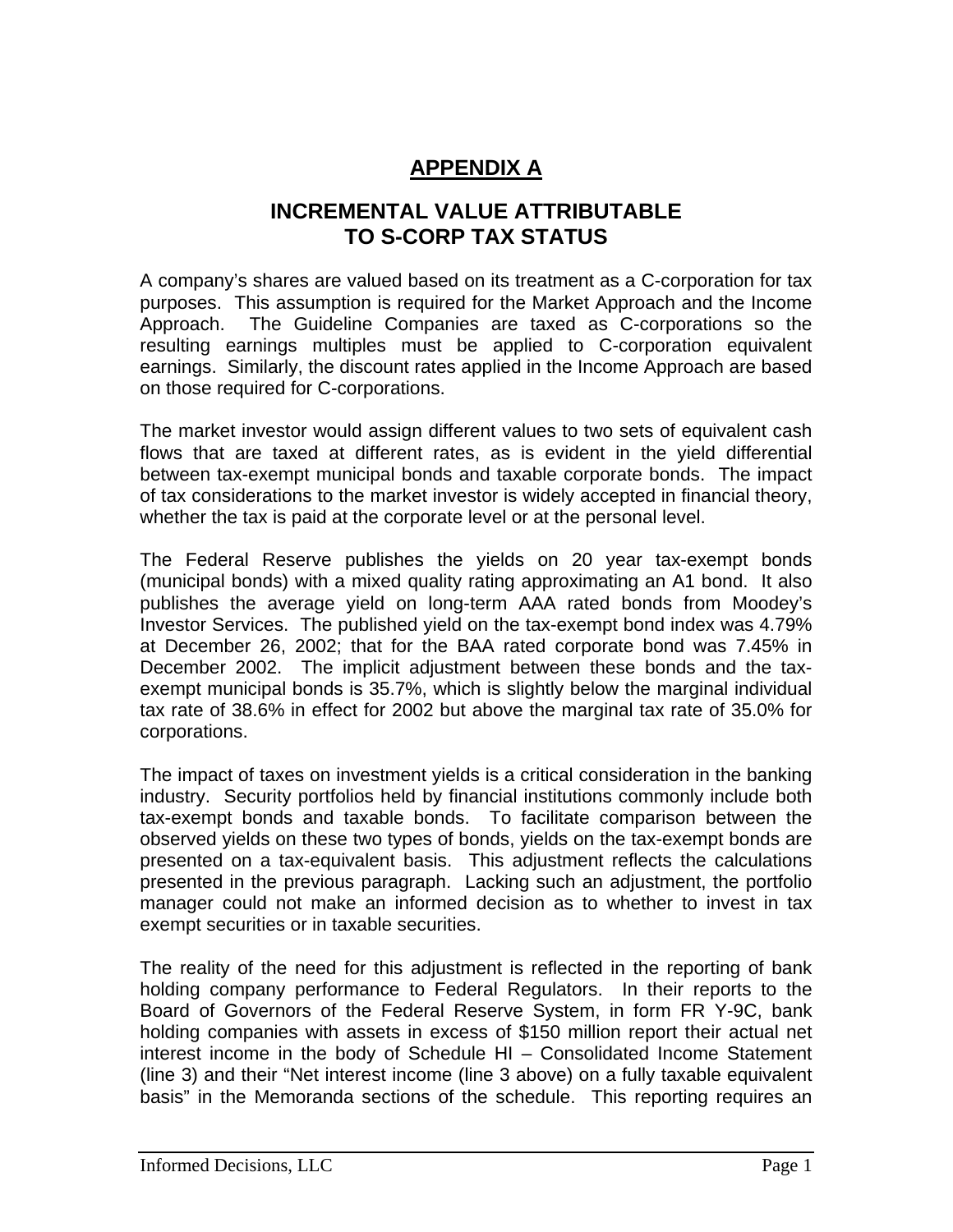assumption regarding tax rates. A difference is reported on these two lines if the institution's security portfolio includes tax-exempt municipal bonds, or if it has tax exempt loans or tax-exempt leases. A difference is reported whether the institution is taxed as a C-corporation or as an S-corporation. Thus, a zero corporate tax rate is not assumed for this purpose even if the holding company has elected to be taxed as an S-corporation.

The favorable tax status as an S-corporation could be lost within a short time either from changes in tax laws or from corporate actions. A reduction in the tax rates on C-corporation dividends reduces the incremental value attributable to the S-corporation tax treatment: the taxes saved on these dividends are reduced. An increase in the marginal tax rates paid by individuals could increase the taxes paid on the S-corporation earnings by the shareholders to a level that would be prohibitive. Prior to reductions in personal tax rates the S-corporation tax structure was used to pass corporate losses through to shareholders to be used to offset income that was being taxed at a relatively high personal tax rate; at that time, the C-corporation tax structure was considered as a tax benefit.

At the corporate level, the S-Corporation tax status could be lost by an increase in shareholders, the addition of an unqualified shareholder. Shareholder agreements entered into in an attempt to prevent these developments limit the marketability of the shares, as discussed below. An acquisition by another corporation generally eliminates the S-corporation tax benefits. The premium received in such a transaction would be measured relative to the acquired corporation's value as a C-corporation, not an S-corporation. The incremental value as an S-corporation and that generally observed for a corporate acquisition are mutually exclusive.

The favorable tax treatment gained from the Subchapter S election does create value, but based solely on the tax benefits to the shareholders and not at the corporate level. These tax benefits arise from the shareholders' ability to receive dividends from the corporation without paying additional taxes on these dividends. Also, at the time of sale, the additional retained earnings on which taxes have already been paid by the shareholder serve to increase the tax basis, which decreases the capital gain taxes.

As noted previously, the corporate income has been shifted from the company to the shareholders for tax purposes, which is explicitly stated in the general instructions to Form 2552 (Rev. December 2002) Election by a Small Business Corporation. Thus, the income is not tax-exempt: it is taxed at the shareholder level.

The shareholders that now have to pay taxes on the corporate net income expect to receive sufficient dividends to pay their incremental taxes related to this income otherwise the value of their investment is impaired. To the extent that the dividends received under the S-corporation tax treatment do not cover these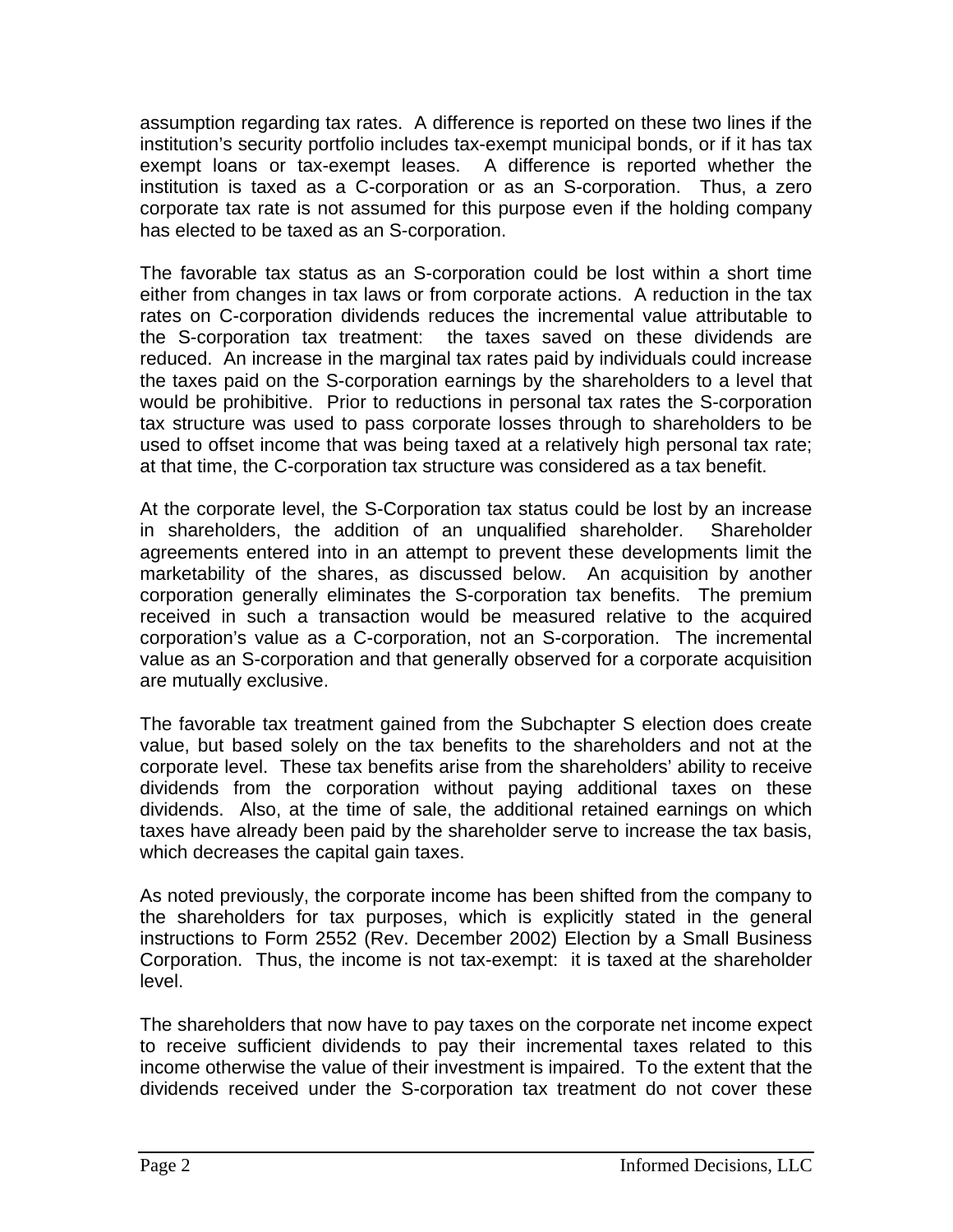taxes, corporate expenses have been shifted to the shareholders. If this corporate expense is paid by the shareholders without having received the offsetting dividends then the shareholders are, in effect, being forced to reinvest in the Company just as if they were being forced to pay the corporation's interest expense, salaries, or rents.

In valuing a closely-held company, earnings and cash flows are commonly adjusted for excess salaries paid to shareholders in lieu of dividends or below market rents paid to shareholders. The premise underlying these adjustments also applies to a shift in the tax burden from the Company to the shareholders under the S-corporation tax treatment.

Banking regulations in at least one state recognize the special dividend requirements for S-corporations. Minnesota Statutes (Chapter 48) allow for the filing of a plan and agreement for S-corporations to distribute earnings beyond the normal provisions related to a surplus fund and undeclared net profits from prior dividend periods.

After paying the taxes on the S-corporation earnings, assuming the individual's tax situation results in a tax rate comparable to the corporate tax rate, the investor has the same cash flows as under the C-corporation election except for the taxes that would have been paid on the C-corporation dividends. The taxes saved on what would have been C-corporation dividends are the only difference between the two scenarios. Isolating and quantifying this difference facilitates the calculation of the incremental value attributable to the S-corporation tax treatment.

For an existing S-corporation, projections on an S-corporation tax basis are converted to a C-corporation tax basis. The assumption is that all S-corporation dividends not allocable to C-corporation taxes would be paid out as Ccorporation dividends. This assumption, that the cash paid out is the same as a C-corporation and as an S-corporation, leaves the company unchanged. This is appropriate: management identified the amount of net income to be retained as capital to support the projections as an S-corporation. Changing these projections would require a different set of assumptions at the corporate level and impact the source of the incremental value attributable to the S-corporation tax treatment. The assumption is that, all else being equal, management is maximizing the value of the corporation under both tax treatments. If the corporate value can be increased under one tax scenario it could also be increased under the other scenario. As stated, the tax burden for the corporate earnings has essentially been shifted to the individual shareholders. The benefit of the S-corporation tax treatment accrues to the shareholder, not the corporation, in the form of taxes not paid on what would have been C-corporation dividends.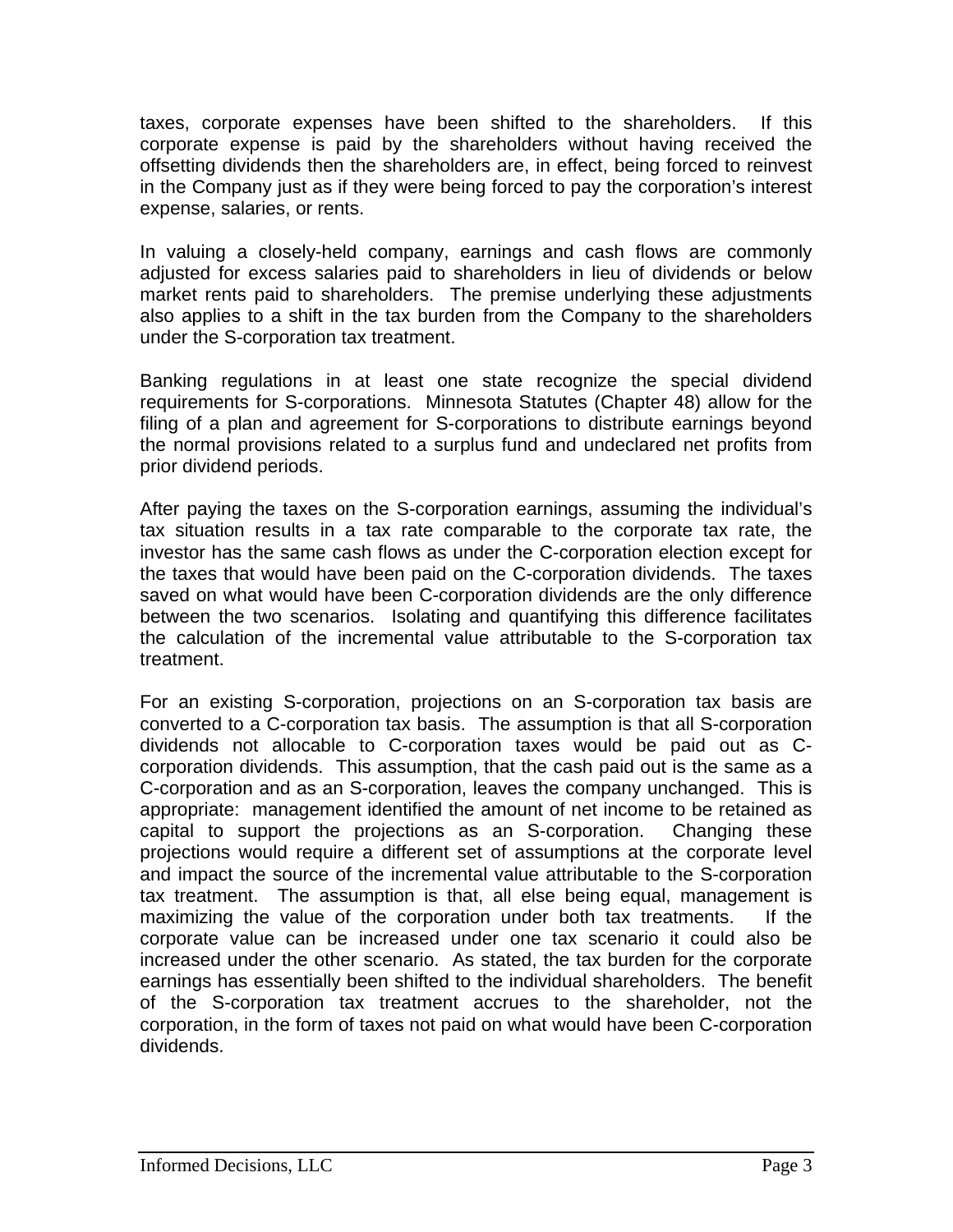The assumption is that the S-corporation pays dividends equivalent to the taxes it would have paid as a C-corporation plus the dividends it would have paid as a Ccorporation. To the shareholders, the difference between these two dividend flows is the taxes saved on the normal C-corporation dividends, which are essentially "tax free" to the shareholders.

In both scenarios, the corporation has the same retained earnings because the dividends paid to the shareholders to meet their tax payments under the Subchapter S election would have been paid in taxes by the corporation. (To achieve this balance, the assumption is made that the corporate tax rate is equal to the shareholders' tax rates, as discussed above. Although this assumption may not be entirely accurate, the net impact to the valuation is not significant and the resulting incremental value is reasonably representative of the economic impact of the tax treatment.) The corporation can generate the same revenue and net income before taxes and dividends in both scenarios.

A five-year horizon is used for this analysis. The implication of this assumption is that the benefits of the favorable tax treatment do not continue indefinitely: the company either reverts back to a C-corporation, for any number of reasons, or it is sold at a price based on its taxation as a C-corporation. In either case, the shareholders have the benefit of the additional retained earnings on which taxes have been paid, which increases their tax basis in the corporation.

An alternative approach to estimating the value of an S-corporation has been to adjust the discount rate in a manner similar to the observed yield differential between the tax-exempt municipal bonds and the taxable corporate bonds. This approach is not appropriate. As noted previously, under the S-corporation election the income to be taxed is shifted from the corporation to the individual. Although the tax rates may differ between these two taxpayers, this is not the basis for the actual tax savings. The actual tax savings comes on the Ccorporation equivalent dividends that are not taxed under this election and the reduction in the capital gains due to the increase in the tax basis generated from retained earnings. The preceding analysis is structured to specifically quantify and capture these benefits.

Increasing the required rate of return for the yield differential between tax-exempt bonds has been suggested as a method for determining the value of an Scorporation. This differential based on the rates discussed previously appears to be 2.66% which is added to the required rate of return and applied to the Scorporation dividends.

This adjustment is not appropriate. The difference in yields observed for the two bond categories moved down from the taxable rate to the tax-exempt rate. If the S-corporation earnings were truly tax-exempt, as are the interest payments from the tax-exempt bonds, there would be no tax impact to the shareholders. However, the taxes to be paid by the S-corporation shareholders increase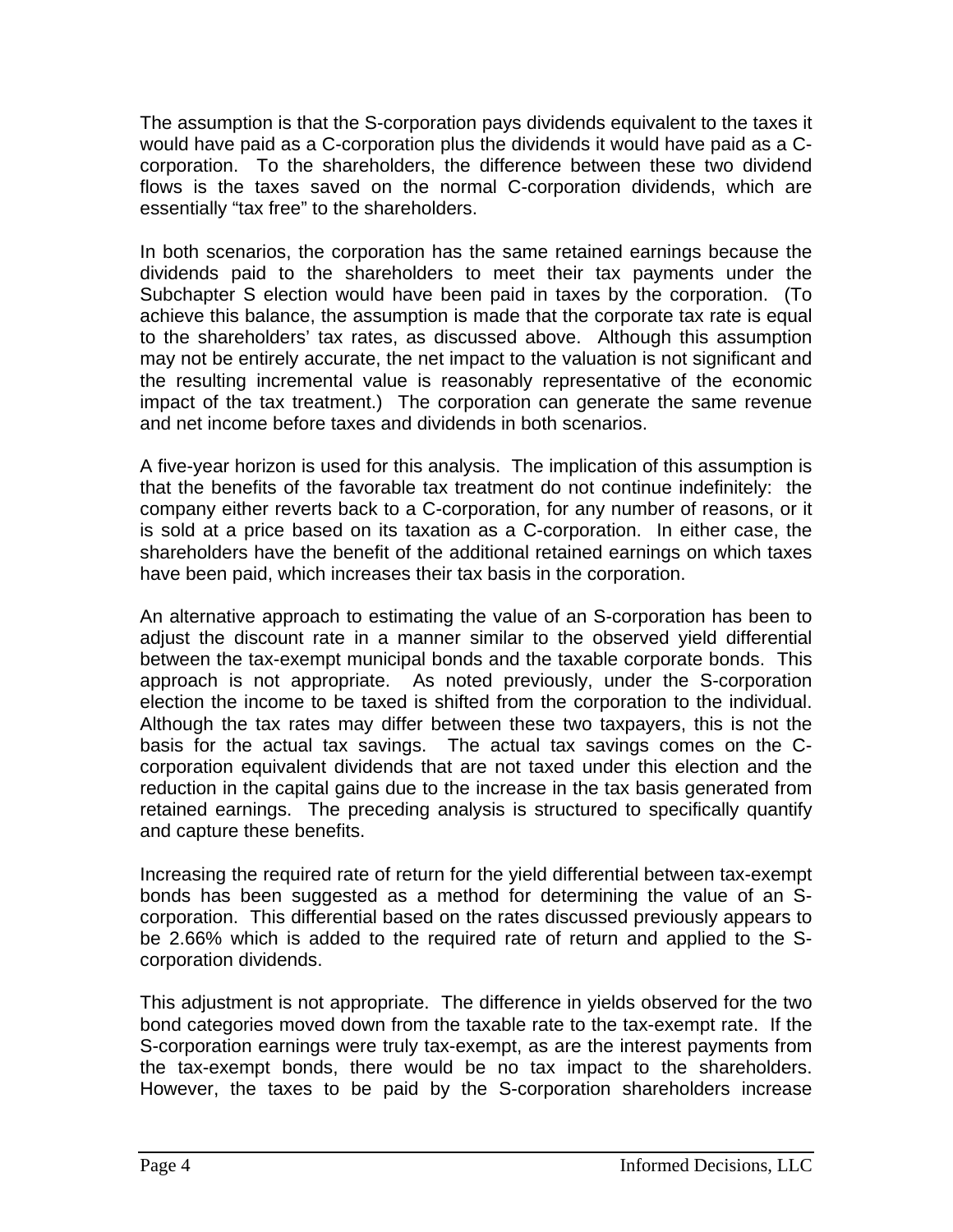significantly as they report their pro rata share of the S-corporation earnings on their tax returns, but not the dividends received. Conversely, shareholders do not report any part of the C-corporation earnings on their tax returns: they report only the dividends received.

As evidenced with the yields on tax-exempt bonds versus those on taxable bonds, investors consider the tax implications of all investments. Corporate financial managers also consider the tax implications to their current shareholders and to potential investors. In financial theory, the after-tax cost of debt is an underlying factor for selecting this source of funding and the benefits of leverage as set forth in textbooks (Smart, Megginson, Gitman; Corporate Finance (Thompson Southwestern, 2004), chapters 12 and 13, page 411) and taught in MBA level finance courses. Shareholder preferences for capital gains versus dividends are a consideration when financial managers set the dividend policy (Ibid, chapter 14, page 473).

The inter-relationship between the tax situation of a business and its owner is even more critical for closely-held companies This can be made clearer through the examination of the impact of changes in corporate and individual tax rates. In 1980, the marginal, individual tax rate was 70% on income over \$215,400. The average corporate tax rate on the first \$1.0 of taxable income was 44.1%. At that point, the C-corporation tax election was viewed as a tax shelter. The Scorporation election would be made to pass losses through to shareholders that could use them to offset income taxed at the 70% tax rate.

In 1980, a rational owner of a profitable, closely-held corporation would not have elected to be taxed as an S-corporation. This fact can be illustrated with some simple calculations based on some reasonable assumptions used for illustrative purposes. These include:

- Single shareholder owning 100% of the corporation
- Shareholder has other taxable income of \$215,400
- Marginal individual tax rate of 70%
- Corporate taxable income of \$1.0 million
- Average corporate tax rate of 44.1%
- No dividends paid by corporation

Given these assumptions, the shareholder has direction over \$1.0 million of pretax earnings; or \$559,000 in after-tax earnings. If the shareholder were to agree to the S-corporation tax treatment, the after-tax net income at the corporation would increase from \$559,000 to \$1.0 million. However, given the taxpayer's marginal tax rate, the after-tax net earnings over which the taxpayer has direction is reduced to \$300,000 after paying taxes at the marginal individual tax rate of 70%. For companies that need to retain earnings for growth, the C-corporation shielded net income from the higher individual tax rate since the owner would be expected to pay out sufficient dividends to cover the incremental tax liabilities at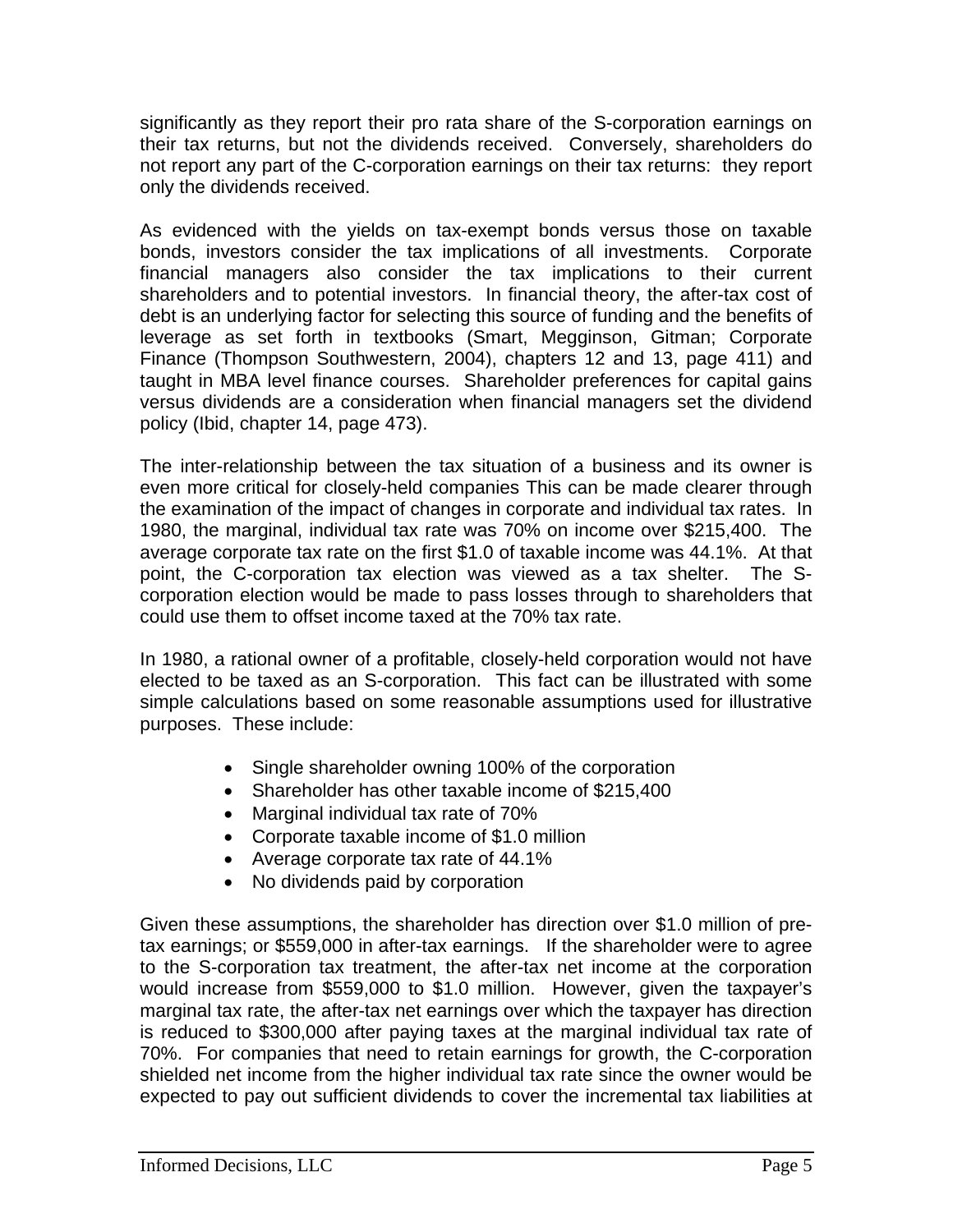the individual level. In this case, the owner increases the funds available for reinvestment in the company by 86% by retaining the C-corporation tax treatment.

This is an extreme example that assumes no dividends paid. The following chart shows that the S-corporation election provides a reduction in the combined corporate and individual taxes only if 100% of earnings are to be paid out as dividends as a C-corporation.

|                   | <b>Dividend Payout Ratios</b> |         |         |         |  |  |
|-------------------|-------------------------------|---------|---------|---------|--|--|
|                   | 100%                          | 50%     | 25%     | 0%      |  |  |
| Income            | \$1,000                       | \$1,000 | \$1,000 | \$1,000 |  |  |
| <b>Taxes</b>      | 441                           | 441     | 441     | 441     |  |  |
| <b>NET INCOME</b> | \$559                         | \$559   | \$559   | \$559   |  |  |
| <b>Dividends</b>  | \$559                         | \$280   | \$140   | \$0     |  |  |
| Tax rate          | 70%                           | 70%     | 70%     | 70%     |  |  |
| <b>TAXES</b>      | \$391                         | \$196   | \$98    | \$0     |  |  |

|                            | <b>Dividend Payout Ratios</b> |        |         |       |  |  |
|----------------------------|-------------------------------|--------|---------|-------|--|--|
|                            | 100%                          | 50%    | 25%     | $0\%$ |  |  |
| TOTAL TAXES, C-CORPORATION |                               |        |         |       |  |  |
| Corporate taxes            | \$441                         | \$441  | \$441   | \$441 |  |  |
| Individual taxes           | 391                           | 196    | 98      |       |  |  |
| <b>TOTAL</b>               | \$832                         | \$636  | \$539   | \$441 |  |  |
| TOTAL TAXES, S-CORPORATION |                               |        |         |       |  |  |
| Corporate taxes            | \$0                           | \$0    | \$0     | \$0   |  |  |
| Individual taxes           | 700                           | 700    | 700     | 700   |  |  |
| TOTAL                      | \$700                         | \$700  | \$700   | \$700 |  |  |
| Tax benefits, S-Corp.      | \$132                         | (\$64) | $\$161$ | \$259 |  |  |

Thus, in 1980 shareholders would not elect to have a corporation taxed as an Scorporation unless it planned to payout all of its earnings as dividends. Otherwise, the owner would not maximize the return on his investment. The Scorporation election would not have been undertaken by a rational investor.

With changes in the individual tax rates, the benefits from the S-corporation tax treatment have improved. In 2002, the marginal, individual tax rate was 38.6% on income over \$307,050. The average corporate tax rate on the first \$1.0 million of taxable income was 34.0%. Given the same assumptions as above, including that other taxable income puts the individual taxpayer into the top tax bracket, the above schedule of calculations would be summarized as follows: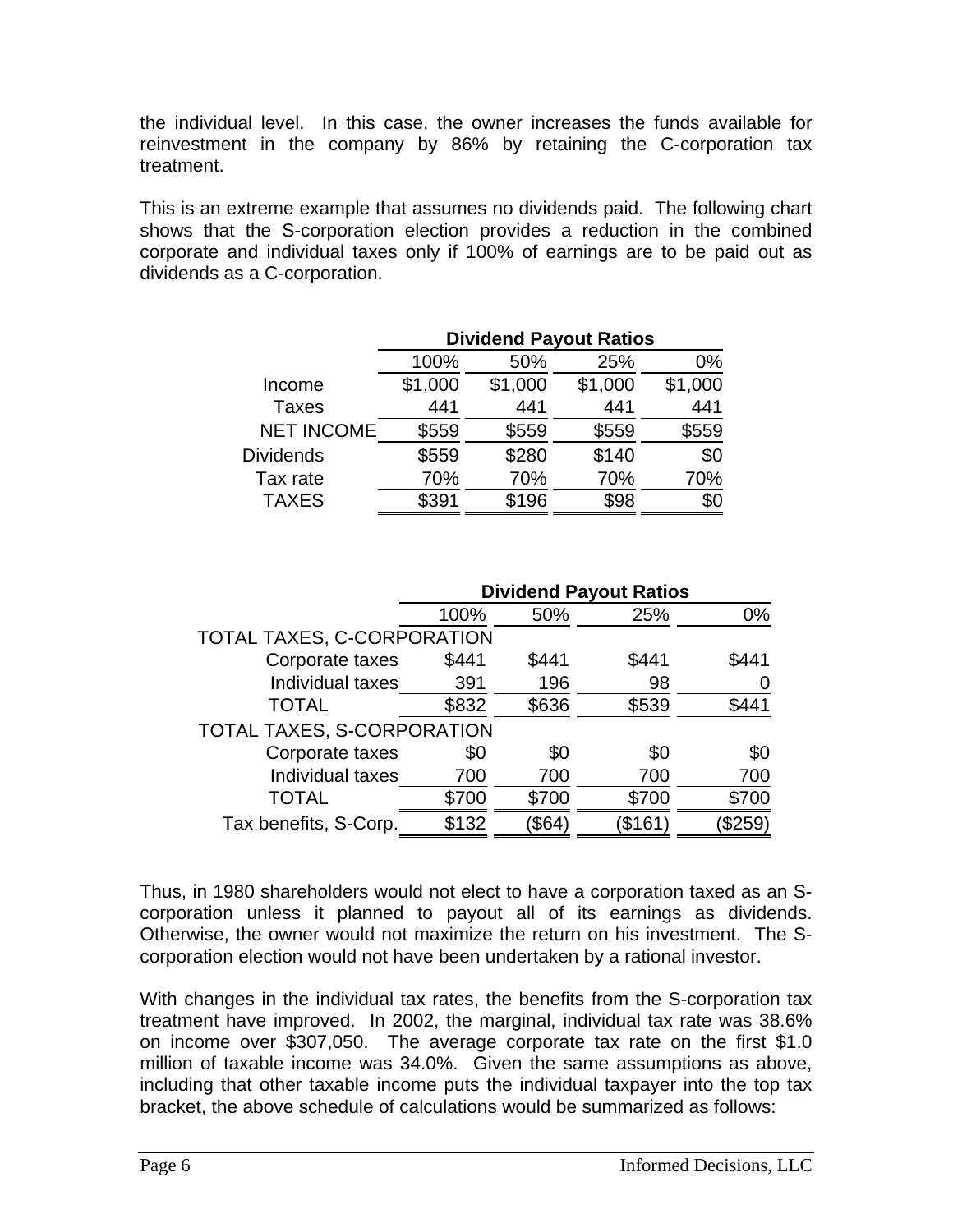|                            | <b>Dividend Payout Ratios</b> |      |      |        |
|----------------------------|-------------------------------|------|------|--------|
|                            | 100%                          | .50% | 25%  | $0\%$  |
| 2002 Tax benefits, S-Corp. | \$209                         | \$81 | \$18 | (\$46) |

The election to be taxed as an S-corporation is feasible only because of the lower individual tax rates. The benefits relate to taxes saved by the shareholders on what would have been received as C-corporation dividends. The benefits are not related to the taxes paid at the corporate level. In effect, the tax burden related to the corporate income is shifted to the shareholders. If the tax rate at the shareholder level is such that the combined taxes paid on the S-corporation earnings are lower than those paid on the C-corporation earnings plus the dividends, the S-corporation election is favorable. The breakeven point for the Scorporation election is a function of the dividend payout ratio and the individual tax rates, illustrated as follows:

|                    | <b>Dividend Payout Ratios</b> |       |          |       |  |  |
|--------------------|-------------------------------|-------|----------|-------|--|--|
|                    | 100%                          | .50%  | 25%      | በ%    |  |  |
| Breakeven tax rate | NA.                           | 50.8% | $40.7\%$ | 34.0% |  |  |

If all net income is to be paid out as dividends, the S-corporation tax treatment is always preferable.

This analysis is critical to the "willing buyer" concept. A rational investor is not going to buy either S-corporation shares or the aggregate corporation based on earnings multiples applied to pre-tax corporate earnings. At a minimum, such an investor undertaking an analysis of the stock would examine the combined tax impact as presented here to determine the possible benefits from the Scorporation election.

A buyer for the aggregate company would not pay a premium to the value as a C-corporation. If the price required by the seller is set based on the Scorporation pre-tax earnings then the potential buyer would not complete the transaction. Completing the transaction would result in a reduction in the buyer's overall wealth: the investor would receive something of less value than the cash surrendered. As an alternative, the investor would buy an equivalent Ccorporation at the lower value, pay the fees to complete the S-corporation election to create the wealth supposedly attributable to the S-corporation cash flows, and invest the difference in Treasury notes. The "willing buyer" concept does not exist for an S-corporation value based on multiples applied to pre-tax earnings.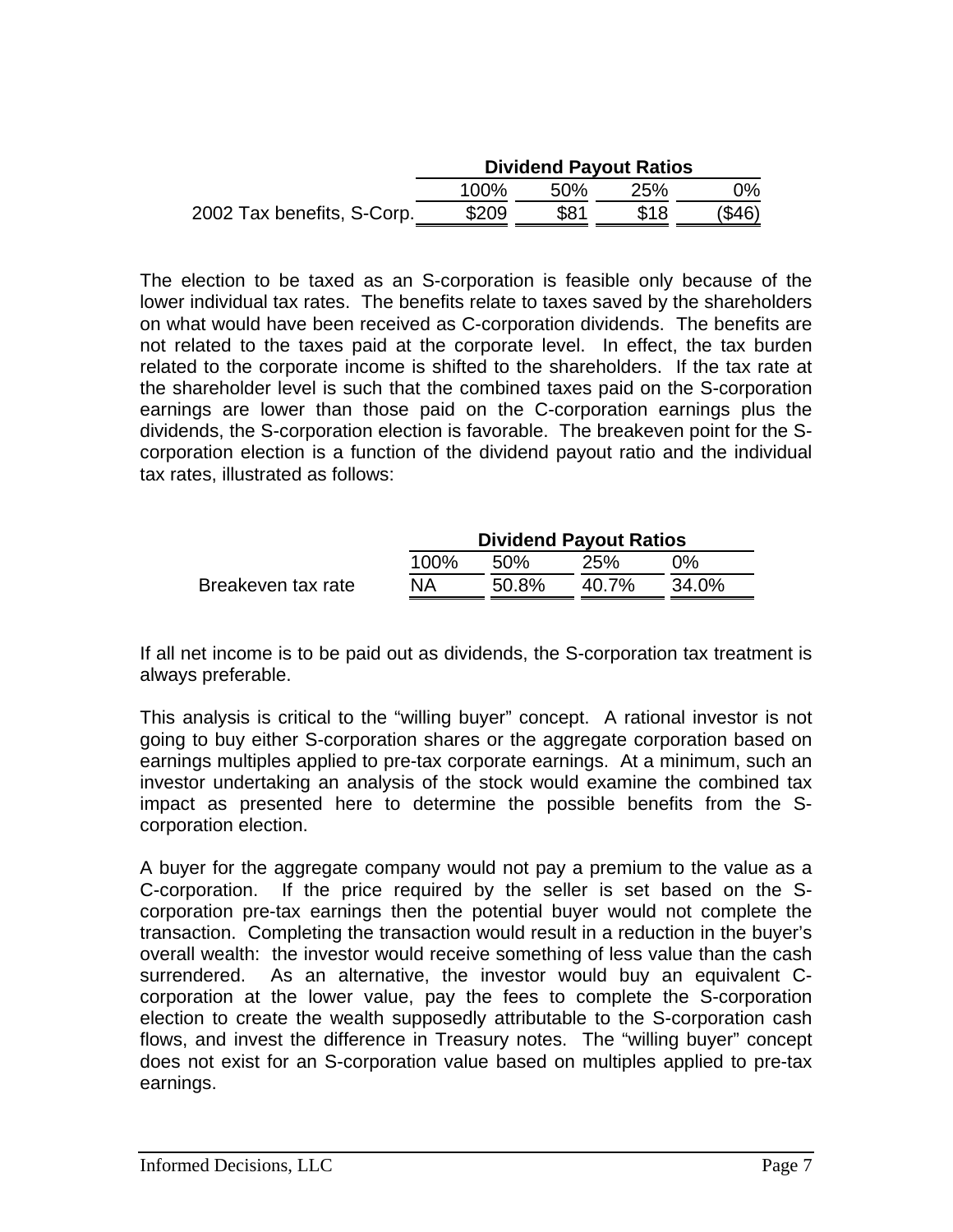Based on the principles of substitution that underlies most of the valuation theory and the concept of arbitrage that underlies much of modern financial theory, a willing buyer would not pay a premium for an S-corporation relative to the price at which the same corporation, or a comparable corporation, could be acquired if it were taxed as a C-corporation. The willing buyer could buy the alternative Ccorporation at the lower price and elect Subchapter S tax treatment. Similarly, the willing seller would not require a significant premium for his ownership interest: he could sell the subject Subchapter S corporation at the lower price, plus one dollar, buy the alternative C-corporation for the lower price and pocket the extra dollar. (This marginal dollar is a basic concept of supply and demand that is a fundamental part of economics and the principle of substitution.)

Just as the changes in the tax rates gave rise to the benefits of the S-corporation election, an increase in the individual tax rates can reduce the benefits. Since 1980, there have been approximately eight changes to the marginal tax rate on individuals and six changes to the average corporate tax rate. In addition, taxpayers must consider the effect that the alternative minimum tax has on the incremental value of the S-corporation tax treatment, as well as the capital gains tax rate and the tax rate applied to dividends. If the S-corporation income were taxed at the shareholder's marginal tax rate but the dividends are taxed at a lower rate, the incremental value of the S-corporation tax treatment is reduced.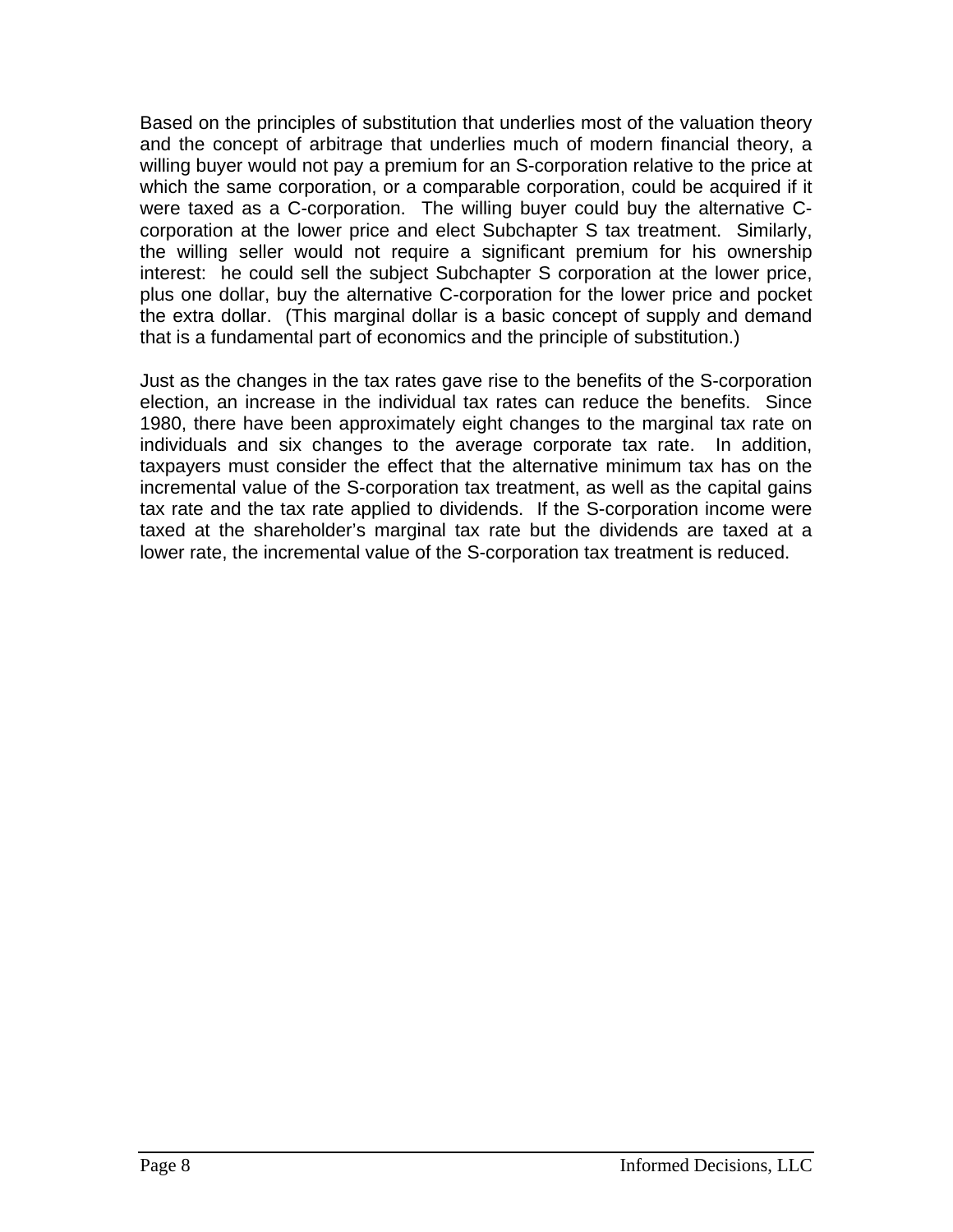### **APPENDIX B**

# **SUBCHAPTER S BANK CONFERENCE SAN ANTONIO, TEXAS MAY 6, 2005**

# **INCREMENTAL VALUE ATTRIBUTABLE TO SUBCHAPTER S ELECTION**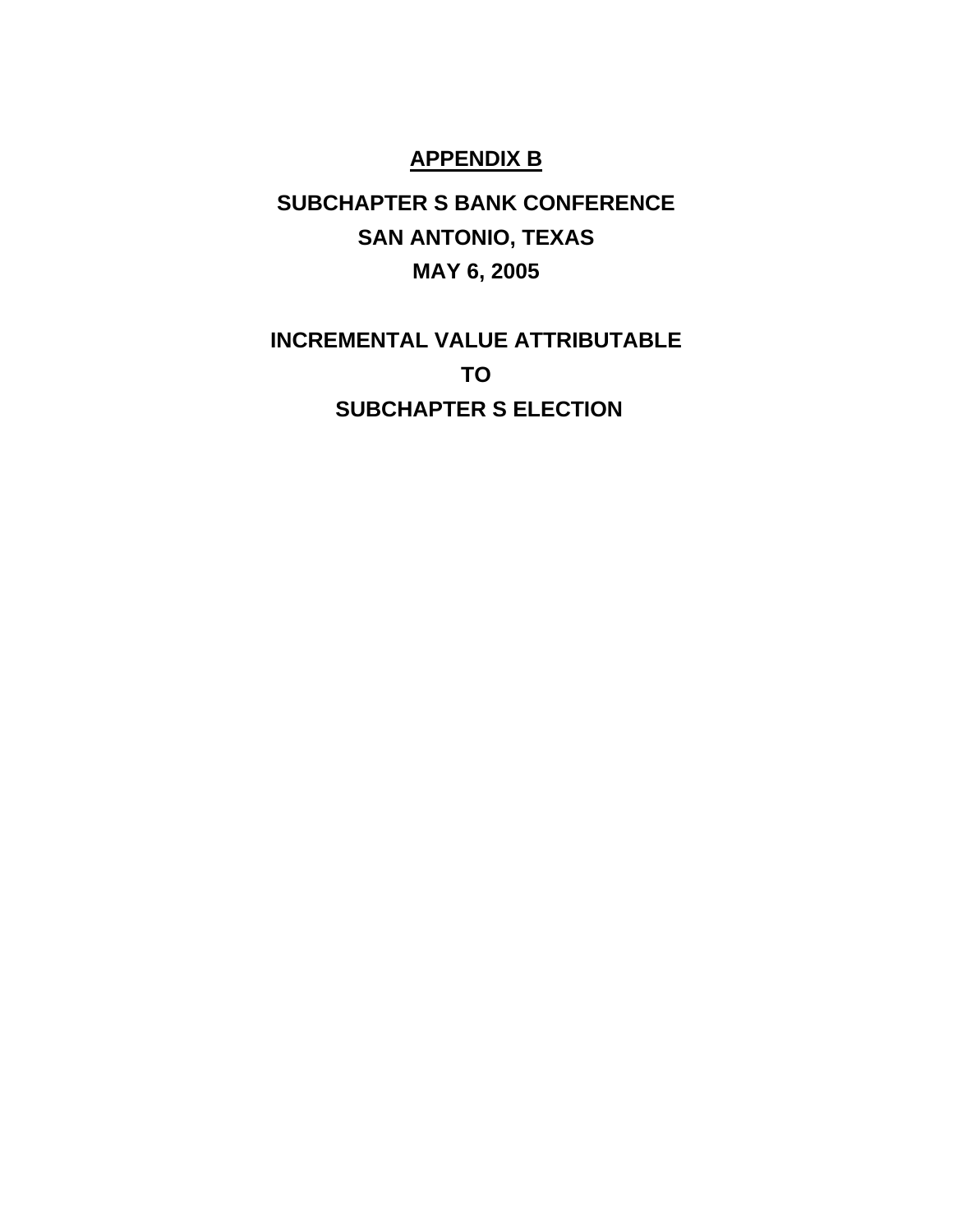### **INCREMENTAL VALUE ATTRIBUTABLE TO SUBCHAPTER-S ELECTION**

The shareholder election to have a corporation taxed under Subchapter S of the tax code does increase the after-tax cash flows to the shareholders and, thus, increases the value of their shares. These tax benefits accrue to the shareholders, not to the company: the higher after-tax cash flows increase the value of the shares to the individual taxpayer, but does not increase the aggregate value of the company.

The following exhibits supporting this position were presented to the 8th Annual Subchapter S Bank Conference in San Antonio on May 6, 2005. The implications of this valuation approach could be critical when reporting the value of an ownership interest in a Subchapter S corporation to the Internal Revenue Service for estate tax purposes. From 2001 and 2002, the IRS prevailed in four tax court cases setting values for Subchapter S corporations as if there were no taxes paid on the corporations' earnings. The resulting values were not justified by the tax savings accruing to the shareholders.

Pages three through twelve of the following exhibits summarize the calculation of the incremental value attributable to the Subchapter S election. Pages one and two outline the presentation; page thirteen highlights my professional experience and education.

**PAGES THREE AND FOUR:** Investors consider the tax impact of their investments as evidenced by the yields observed for tax-exempt municipal bonds relative to taxable corporate bonds; and the level of tax planning undertaken by both individuals and corporations. This applies to the shareholder election to be taxed as an S-corporation.

This discussion would not have been necessary in 1980 given the marginal tax rates paid by individuals and corporations. At that time, electing to be taxed as an S-corporation would have reduced the after-tax cash flows to the shareholders (page three). Prior to 1982 the C-corporation was viewed as a tax shelter for those companies that retained most of their earnings to support growth. The S-corp election was for a company that was reporting taxable losses. This tax treatment allowed the company to pass these through to its shareholders to offset income taxed at a marginal rate of 70%.

As the marginal individual tax rate fell relative to the marginal corporate tax rate (page four), shareholders in companies that distributed most of their earnings as dividends could have benefited from the S-corp election, for the years 1982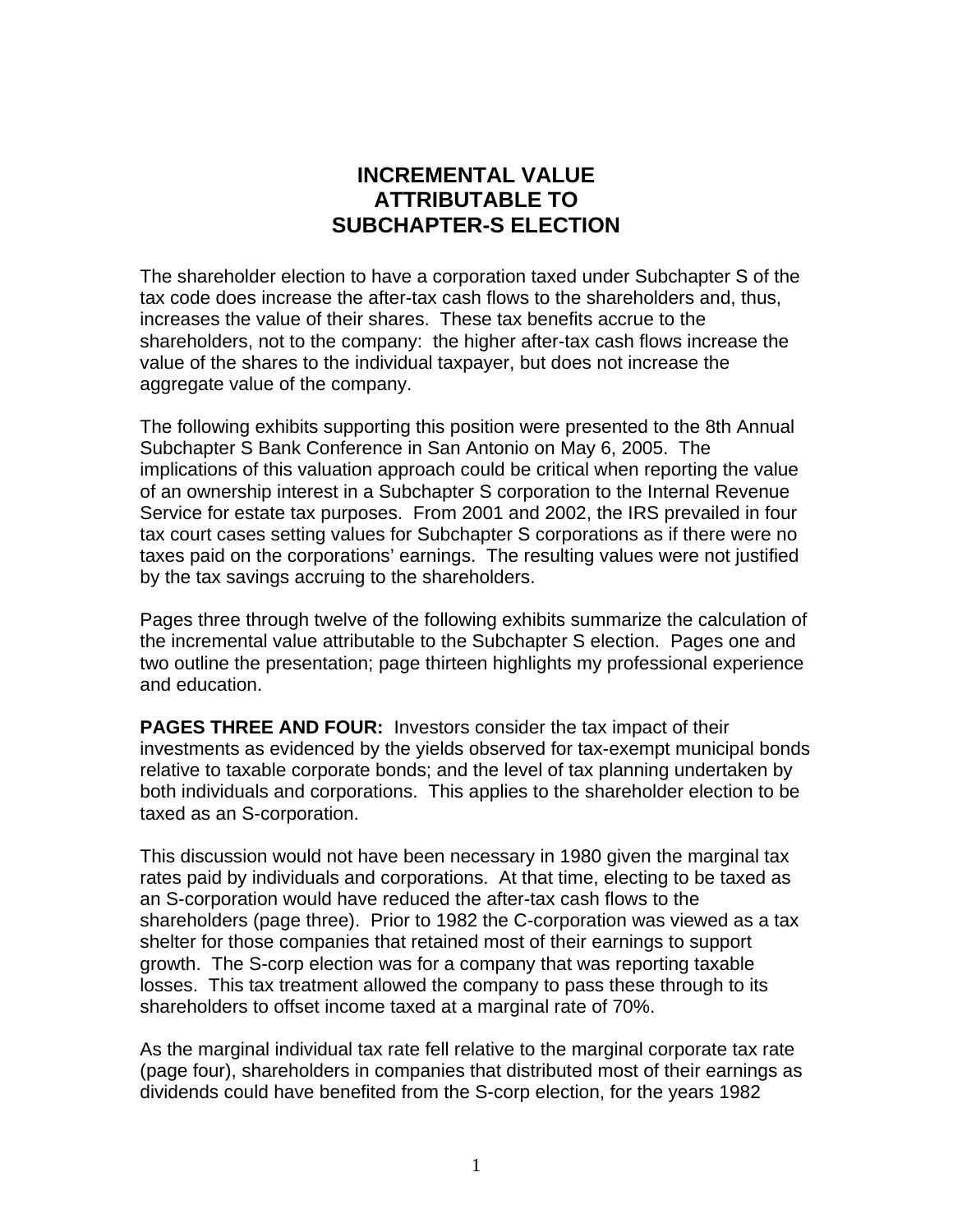through 1987. However, such benefits can prove to be temporary as the relative marginal tax rates change over time.

**PAGES FIVE AND SIX:** These two pages present reference to the tax court cases and articles written on how to value S-corporations, respectively. Neither the court cases nor the professional writings attempt to value the tax benefits from the S-corp election that accrue to the shareholders.

**PAGES SEVEN, EIGHT, AND NINE:** Page seven illustrates the present value calculation for a company taxed as a C-corporation. This provides a base value and projections to use in calculating the incremental value attributable to the Scorp election.

Page eight shows the C-corp taxes being added back to the C-corp after-tax income and to the C-corp dividends to determine the equivalent S-corp earnings and dividends. The taxes to be paid by the company's shareholders on the Scorp earnings are calculated at the bottom of the page assuming a marginal tax rate of 35%. Taxes are paid on the S-corp earnings, but by the individual shareholders not the corporation. The Federal government is not foregoing taxes on the corporate income; the tax burden has merely been shifted.

The distributions are the same as a C-corporation or as for an S-corporation. As a C-corporation, distributions are allocated between the Federal government and the shareholders. As an S-corporation, same total amount is distributed directly to the shareholders who then serve as a conduit to the Federal government when they pay their taxes. Page nine shows that the company's financial position remains the same whether it is taxed as a C-corporation or an S-corporation.

**PAGES TEN, ELEVEN, AND TWELVE:** Page ten shows the calculation of the incremental value attributable to the S-corp election. Present values are calculated for the after-tax cash flows to the shareholders as an S-corporation and as a C-corporation. These calculations reflect the tax savings accruing to the S-corp shareholders that do not pay taxes on the C-corp equivalent dividends. The present value calculation for the S-corp reflects the tax benefits from the reduction in the capital gains tax. The shareholder tax basis increases due to retained earnings so the capital gain and resulting tax are lower. The difference between these two cash flows, presented on page eleven, is wholly attributable to the tax savings accruing to the shareholders.

Page twelve recaps the factors that impact the incremental value attributable to the Subchapter S election.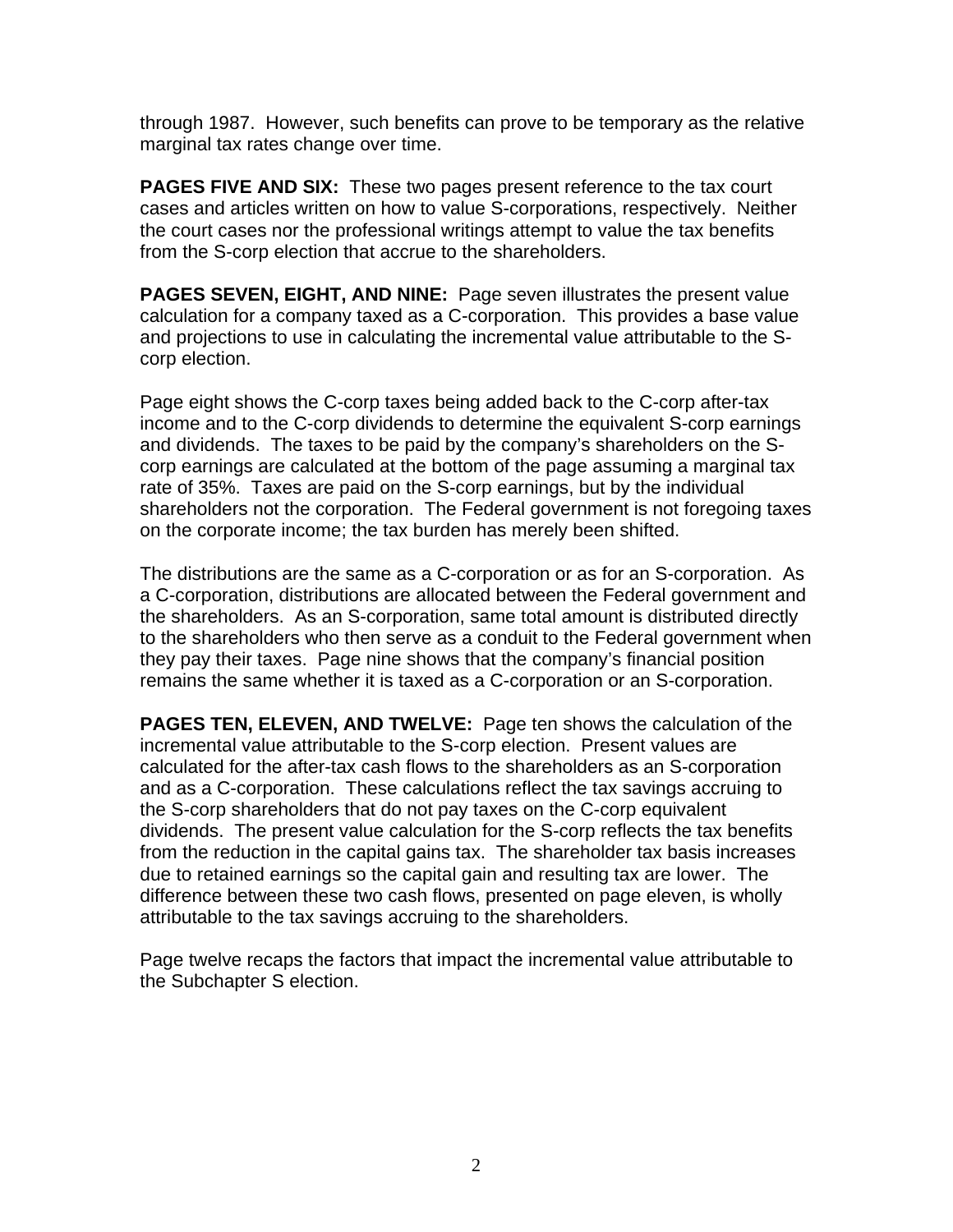# Incremental ValueAttributable to S-Corp Election **Outline**

#### П **WHY A SUBJECT FOR DISCUSSION?**

- S-Corp originally for corporations that were losing money
- **Changes in tax rates**
- **Current position**

#### П **VALUATION PROFESSION – ESTATE TAXES**

- Court cases
- 23rd Annual Advanced Business Valuation Conference
- Business Valuation Review (September, 2004. Volume 23, No. 3) Quarterly Journal of the Business Valuation Committee of the American Society of Appraisers

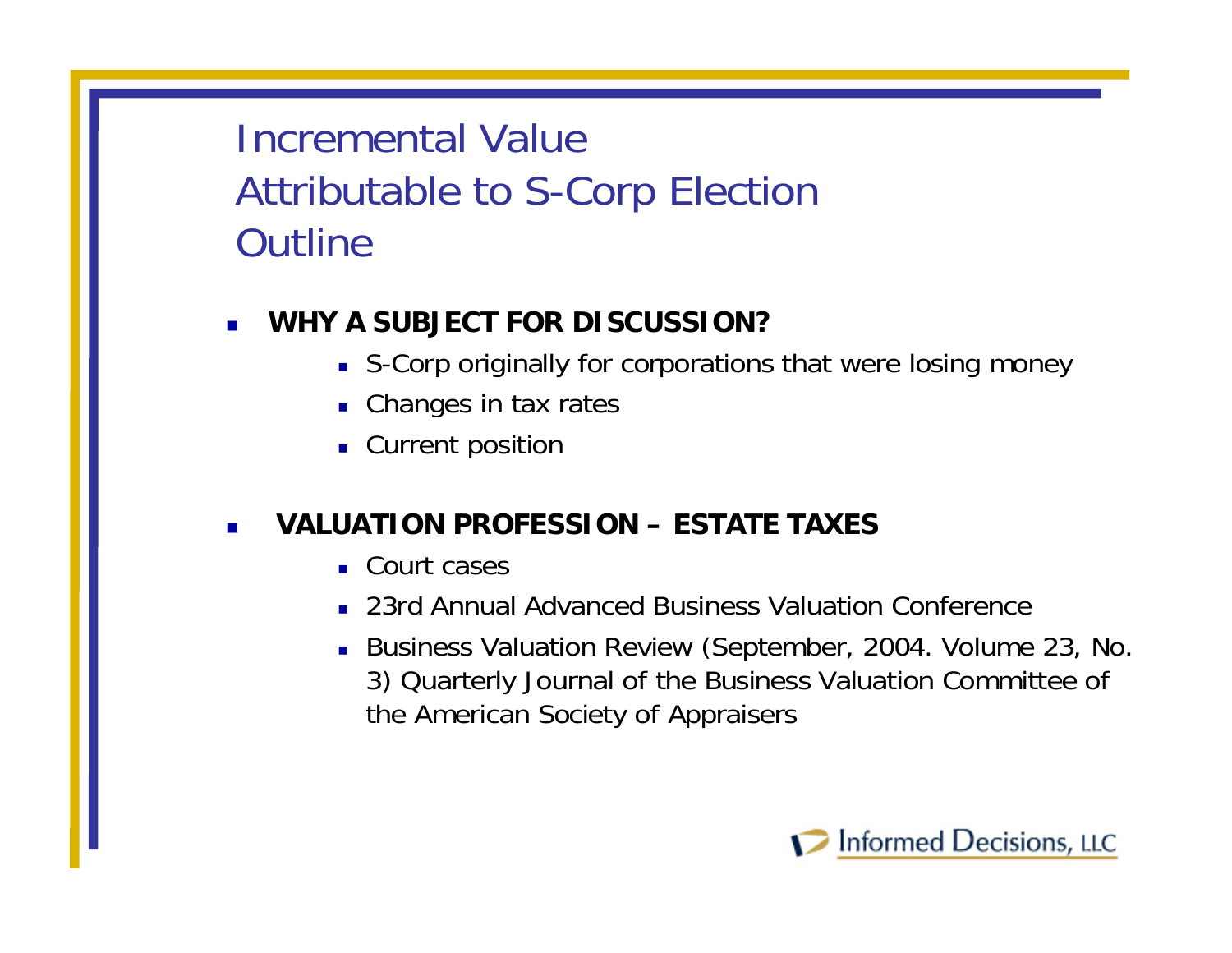# Incremental ValueAttributable to S-Corp Election **Outline**

## **FINANCIAL THEORY AND ANALYSIS**

- Tax exempt municipal bonds
- Banks: tax-exempt interest income
- п Dividend theory, capital structure theory
- П Competitive bids, negotiations, barriers to entry, arbitrage, marginal pricing theory
- Cost accounting: isolate the benefits

## **ECONOMICS OF S-CORP ELECTION**

- Pre-1980
- Value of a bank as a C-corp
- **Incremental value, S-corp**
- Factors that impact incremental value
- Tax court cases vs. making the S-corp election
- **CONCLUSION**

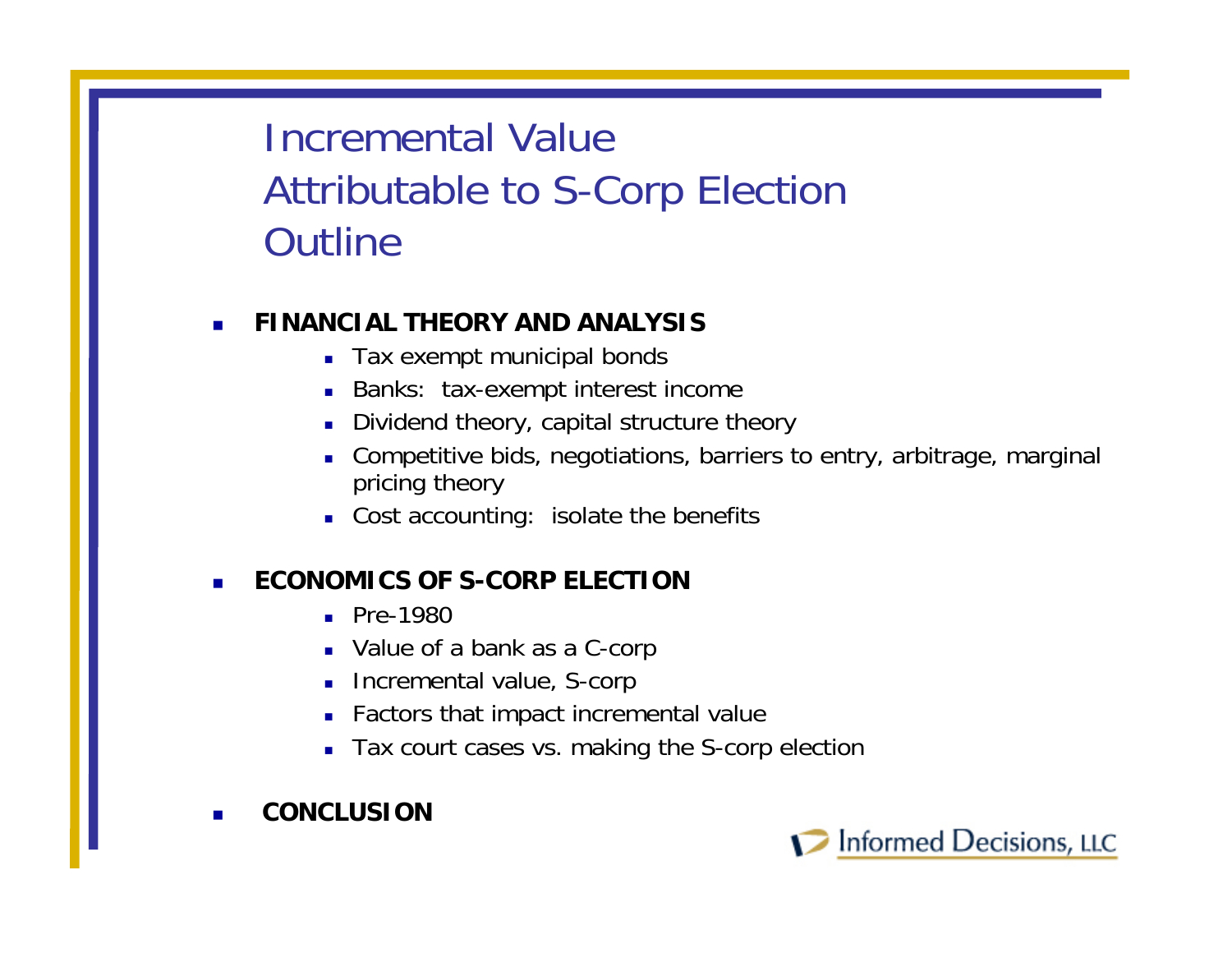| S-Corp Impact at                            |               |               |
|---------------------------------------------|---------------|---------------|
| 1980 Tax Rates                              | <b>C-Corp</b> | <b>S-Corp</b> |
| <b>CORPORATE LEVEL INCOME:</b>              |               |               |
| Pre-tax income                              | \$1.000       | \$1.000       |
| Corporate income taxes                      | (0.460)       |               |
| <b>NET INCOME</b>                           | \$0.540       | \$1.000       |
| <b>DIVIDENDS PAID TO SHAREHOLDER:</b>       |               |               |
| <b>C-Corporation</b>                        |               |               |
| Net income                                  | \$0.540       |               |
| C-corp payout ratio                         | 30%           |               |
| <b>C-CORP DIVIDENDS</b>                     | \$0.162       |               |
| <b>S-Corporation</b>                        |               |               |
| C-corp taxes                                |               | \$0.460       |
| C-corp dividends                            |               | 0.162         |
| <b>S-CORP DIVIDENDS</b>                     |               | \$0.622       |
| <b>TAXES PAID BY SHAREHOLDER:</b>           |               |               |
| Taxable income to shareholder               | \$0.162       | \$1.000       |
| Individual tax rate                         | 70%           | 70%           |
| <b>INDIVIDUAL TAXES</b>                     | \$0.113       | \$0.700       |
| <u>TOTAL TAXES PAID:</u>                    |               |               |
| Corporate income taxes                      | \$0.460       | \$0.000       |
| Individual income taxes                     | 0.113         | 0.700         |
| <b>TOTAL TAXES PAID</b>                     | \$0.573       | \$0.700       |
| <b>AFTER-TAX CASH FLOWS TO SHAREHOLDER:</b> |               |               |
| Dividends paid to shareholder               | \$0.162       | \$0.622       |
| Taxes paid                                  | (0.113)       | (0.700)       |
| <b>NET CASH FLOW</b>                        | \$0.049       | (\$0.078)     |
|                                             |               |               |

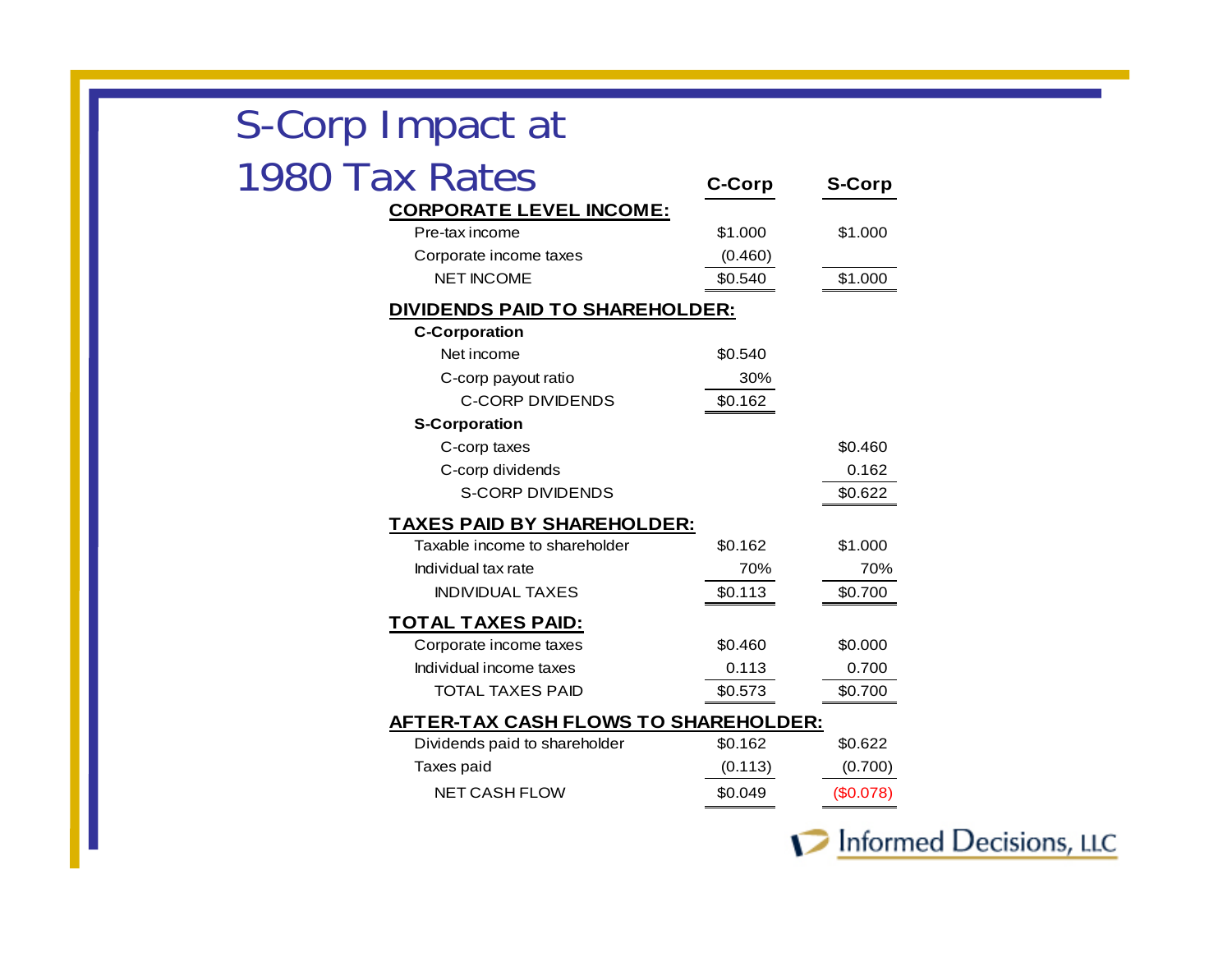# Historical Tax RateChanges

|             | <b>Marginal Tax Rates</b> |                 |  |  |
|-------------|---------------------------|-----------------|--|--|
| Years       | <b>Individual</b>         | Corporate       |  |  |
| 1971 - 1978 | 70.0%                     | 48.0%           |  |  |
| 1979 - 1980 | 70.0%                     | 46.0%           |  |  |
| 1981        | 69.125%                   | 46.0%           |  |  |
| 1982 - 1983 | 50.0%                     | $46.0 \%$       |  |  |
| 1984 - 1986 | 50.0%                     | $46.0 - 51.0\%$ |  |  |
| 1987        | 38.5%                     | $40.0 - 42.5\%$ |  |  |
| 1988 - 1989 | 28.0%                     | 34.0%           |  |  |
| 1990 - 1992 | 31.0%                     | 34.0%           |  |  |
| 1993 - 2000 | 39.6%                     | $34.0 - 38.0\%$ |  |  |
| 2001        | 39.1%                     | $34.0 - 38.0\%$ |  |  |
| 2002        | 38.6%                     | $34.0 - 38.0\%$ |  |  |
| 2003 - 2004 | 35.0%                     | $34.0 - 38.0\%$ |  |  |

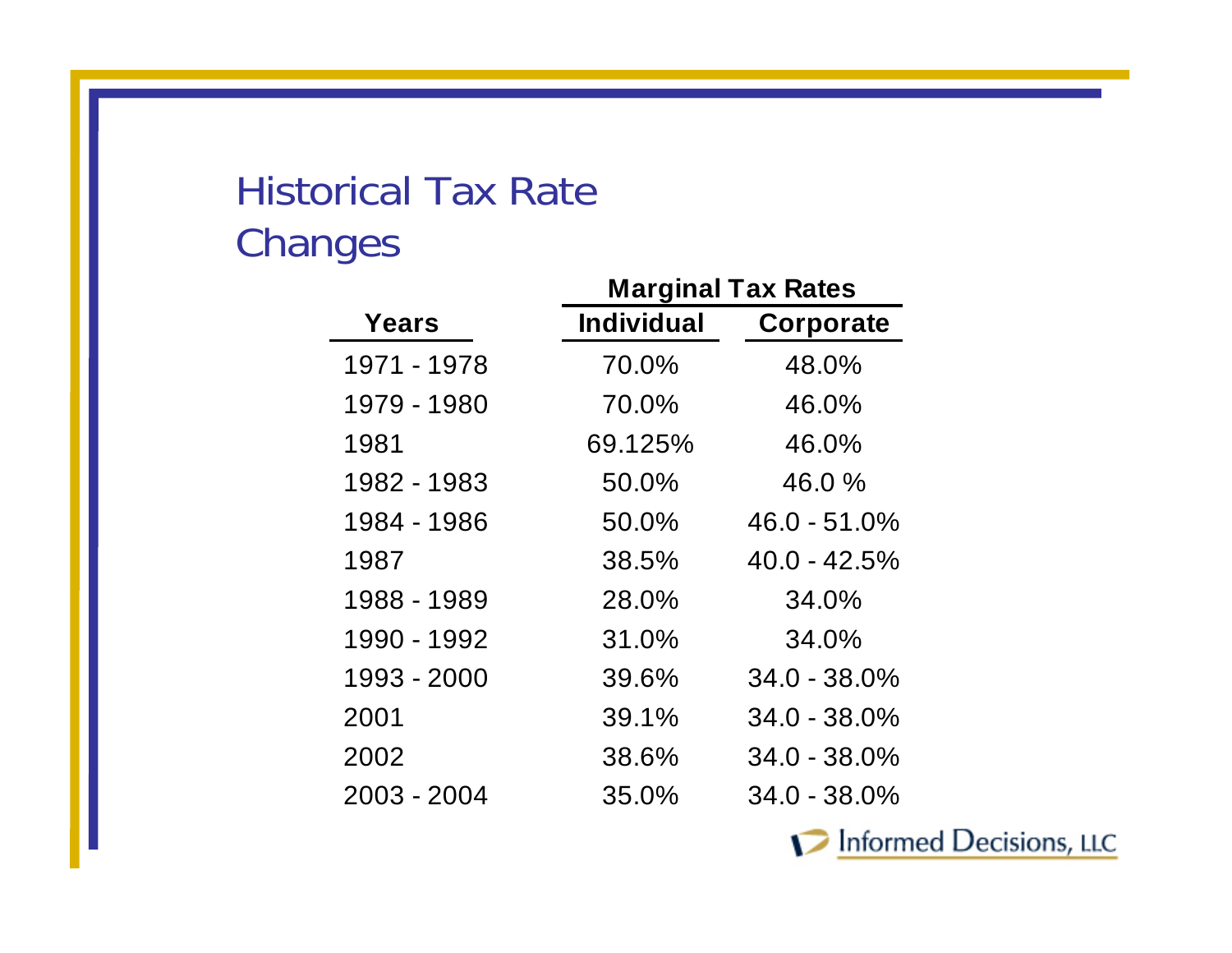# Estate TaxCourt Cases

- Walter L. Gross, Jr. etux, et al. v. Commissioner, TC Memo 1999 - 254, No. 4460-97 (July 29, 1999), affd. 272 F. 3d 333 (6th Cir. 20001)
- $\mathcal{L}^{\mathcal{L}}$ Estate of John E. Wall v. Commissioner, T.C. Memo. 2001 - 75
- $\overline{\phantom{a}}$ Estate of Richie C. Hecke v. Commissioner, TC Memo 2002 - 34
- $\blacksquare$  Estate of William G. Adams, Jr. v. Commissioner, TC Memo 2002 - 80

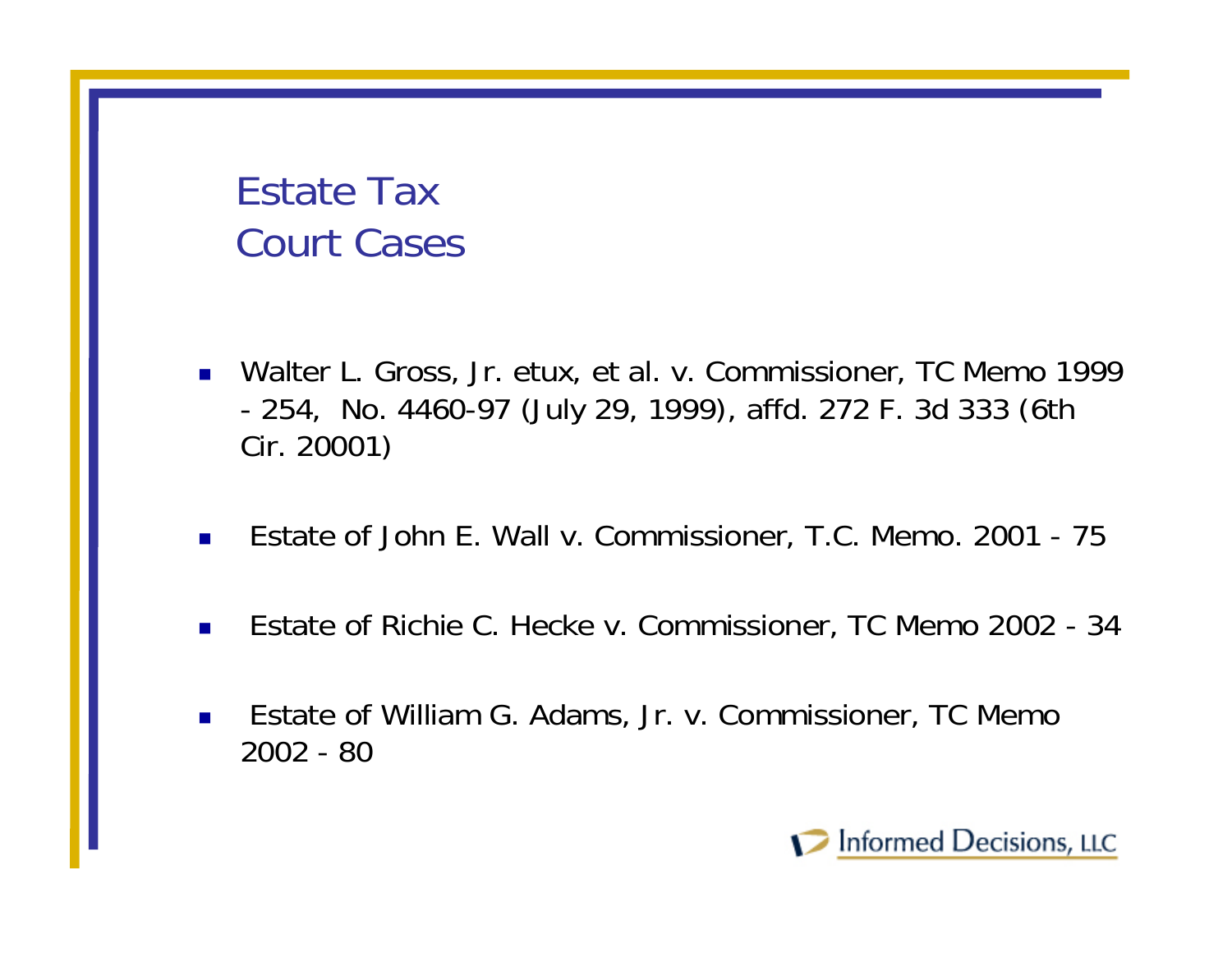# Valuation ProfessionArticles

- 23rd Annual Advanced Business Valuation Conference (October 7-9, 2004, San Antonio, Texas)
	- **DED Valuation of Pass-Through Entities: Have We Reached a Consensus Yet?** presented by Nancy J. Fannon, CPA/ABV, MCBA, BVA; James R. Hitchner, ASA, ABV; Christopher D. Treharne, ASA, MCBA, BVAL.
- Business Valuation Review (September, 2004. Volume 23, No. 3) Quarterly Journal of the Business Valuation Committee of the American Society of Appraisers
	- Valuation of Minority Interests In Pass-Through-Tax Entities, by Christopher D. Treharne, ASA, MCBA, BVAL.
	- Are S Corporations Worth More than C Corporations? by Z. Christopher Mercer, ASA, CFA
	- П S Corporation Valuations in the Post-Gross World – Updated by Roger J. Grabowski, ASA
	- $\mathbf{r}$ The S Corporation Economic Adjustment Model by Daniel R. VanVleet, ASA

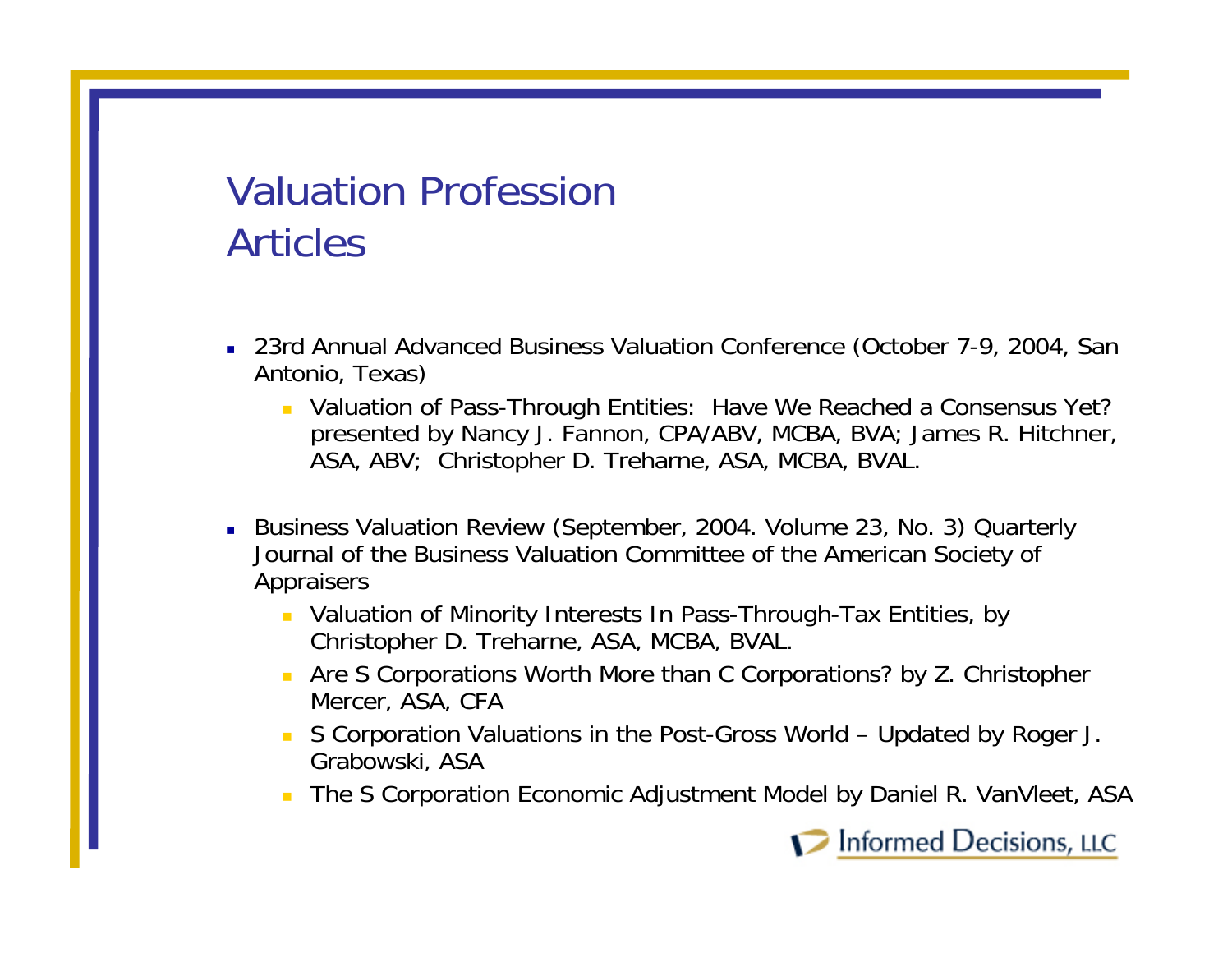# Base Bank Valuation(Millions)

### **SUMMARY FINANCIAL PROJECTIONS**

|                          | 2004   | 2005    | 2006    | 2007    | 2008    | 2009    |
|--------------------------|--------|---------|---------|---------|---------|---------|
| <b>Total Assets</b>      | \$73.0 | \$78.0  | \$80.3  | \$82.8  | \$85.2  | \$87.8  |
| Average Assets           |        | \$75.5  | \$79.2  | \$81.5  | \$84.0  | \$86.5  |
| <b>Return on Assets</b>  |        | 1.26%   | 1.26%   | 1.26%   | 1.26%   | 1.26%   |
| <b>NET INCOME</b>        |        | \$0.951 | \$0.998 | \$1.027 | \$1.058 | \$1.090 |
| <b>Retained Earnings</b> |        | (0.350) | (0.164) | (0.169) | (0.174) | (0.179) |
| <b>COMMON DIVIDENDS</b>  |        | \$0.601 | \$0.834 | \$0.859 | \$0.885 | \$0.911 |

### **DISCOUNTED CASH FLOWS**

|     |                                                    |         |         |         |         | 1 VIIIIIIIUI |
|-----|----------------------------------------------------|---------|---------|---------|---------|--------------|
|     | 2005                                               | 2006    | 2007    | 2008    | 2009    | Value        |
|     | \$0.601                                            | \$0.834 | \$0.859 | \$0.885 | \$0.911 | \$9,356      |
| 15% | 0.9325                                             | 0.8109  | 0.7051  | 0.6131  | 0.5332  | 0.4972       |
|     |                                                    | \$0.676 | \$0.606 | \$0.542 | \$0.486 | \$4.652      |
|     | \$7.522                                            |         |         |         |         |              |
|     | ANNUAL PRESENT VALUE<br><b>TOTAL PRESENT VALUE</b> | \$0.561 |         |         |         |              |



**Terminal**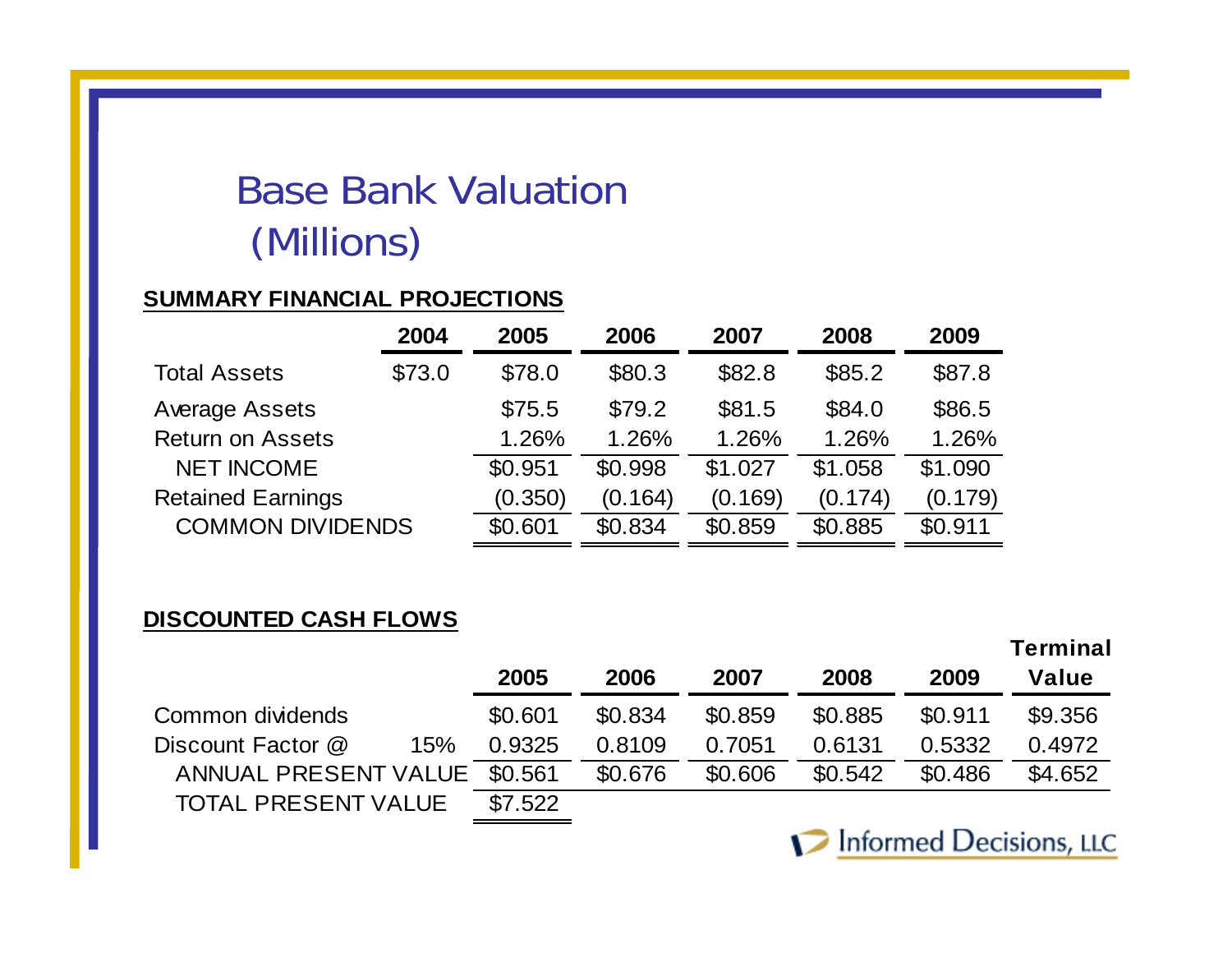# Adjustments to S-Corp Equivalent Tax Basis Earnings, Dividends, Shareholder Taxes (Millions)

| <b>CORPORATE EARNINGS ADJUSMENTS:</b>        | 2005    | 2006    | 2007    | 2008    | 2009    |
|----------------------------------------------|---------|---------|---------|---------|---------|
| C-corp Income                                | \$0.951 | \$0.998 | \$1.027 | \$1.058 | \$1.090 |
| C-corp Taxes                                 | 0.490   | 0.514   | 0.529   | 0.545   | 0.562   |
| S-CORP PRO FORMA NET INCOME                  | \$1.441 | \$1.511 | \$1.557 | \$1.603 | \$1.652 |
|                                              |         |         |         |         |         |
| <b>CORPORATE DIVIDEND ADJUSTMENTS:</b>       |         |         |         |         |         |
| <b>C-Corp Dividends</b>                      | \$0.601 | \$0.834 | \$0.859 | \$0.885 | \$0.911 |
| C-corp Taxes                                 | 0.490   | 0.514   | 0.529   | 0.545   | 0.562   |
| S-CORP PRO FORMA DIVIDENDS                   | \$1.091 | \$1.348 | \$1.388 | \$1.430 | \$1.473 |
| <b>SHAREHOLDER TAXES ON S-CORP EARNINGS:</b> |         |         |         |         |         |
|                                              |         |         |         |         |         |
| S-Corp Income                                | \$1.441 | \$1.511 | \$1.557 | \$1.603 | \$1.652 |
| <b>Personal Tax Rate</b>                     | 35%     | 35%     | 35%     | 35%     | 35%     |
| PERSONAL TAX ON S-CORP EARNINGS              | \$0.504 | \$0.529 | \$0.545 | \$0.561 | \$0.578 |

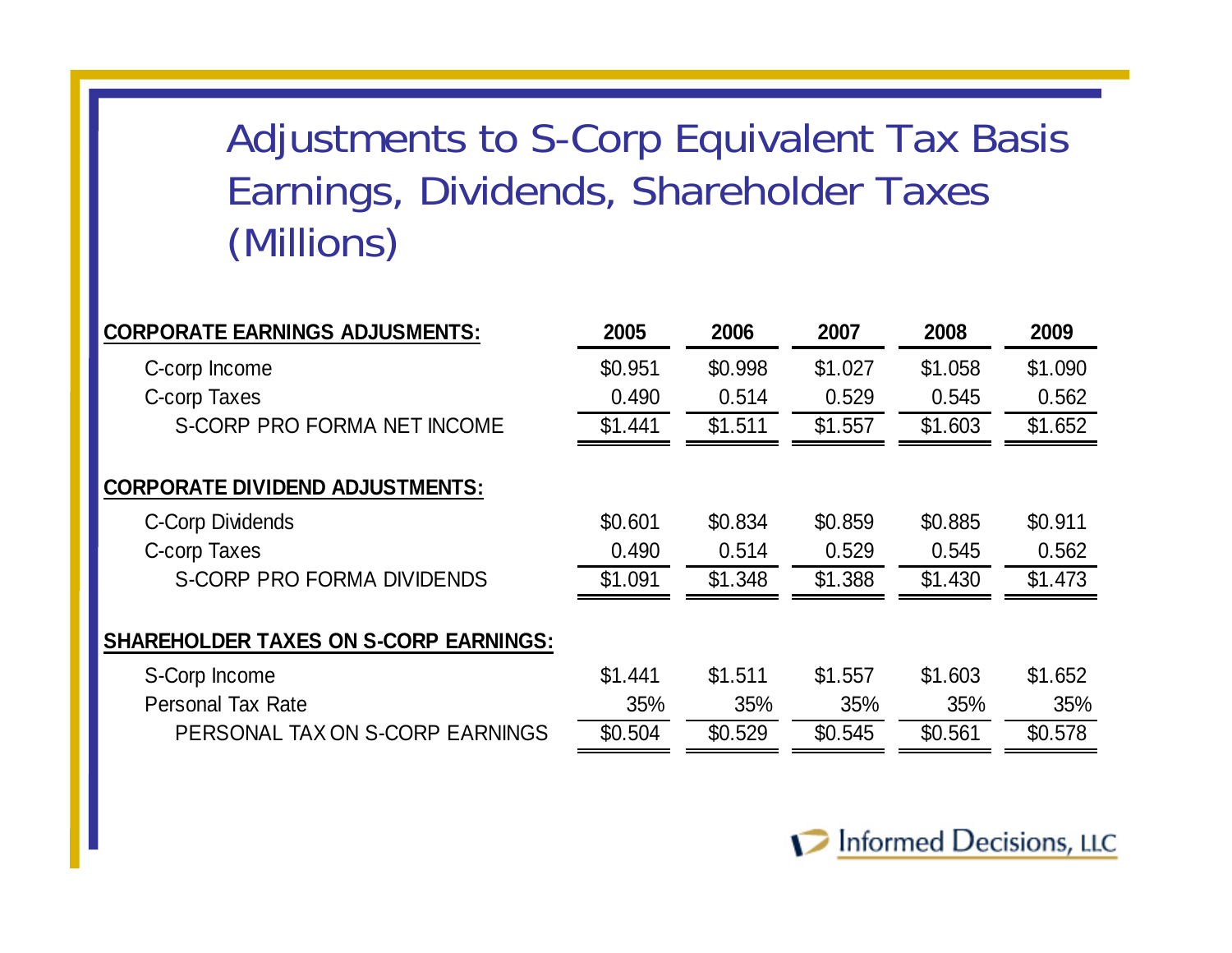# Equity Reconciliation S-Corp and C-Corp (Millions)

| <b>S-CORPORATION EQUITY:</b>                   | 2005    | 2006    | 2007    | 2008    | 2009    |
|------------------------------------------------|---------|---------|---------|---------|---------|
| <b>Beginning Balance</b>                       | \$5.110 | \$5.460 | \$5.624 | \$5.793 | \$5.966 |
| Net Income, no tax payments                    | 1.441   | 1.511   | 1.557   | 1.603   | 1.652   |
| <b>Dividend Payments</b>                       | (1.091) | (1.348) | (1.388) | (1.430) | (1.473) |
| <b>ENDING BALANCE</b>                          | \$5.460 | \$5.624 | \$5.793 | \$5.966 | \$6.145 |
| <b>C-CORPORATION EQUITY:</b>                   |         |         |         |         |         |
| <b>Beginning Balance</b>                       | \$5.110 | \$5.460 | \$5.624 | \$5.793 | \$5.966 |
| Net Income, before taxes                       | 1.441   | 1.511   | 1.557   | 1.603   | 1.652   |
| <b>Tax Payments</b>                            | (0.490) | (0.514) | (0.529) | (0.545) | (0.562) |
| <b>Dividend Payments</b>                       | (0.601) | (0.834) | (0.859) | (0.885) | (0.911) |
| <b>ENDING BALANCE</b>                          | \$5.460 | \$5.624 | \$5.793 | \$5.966 | \$6.145 |
|                                                |         |         |         |         |         |
| <b>EQUITY DIFFERENCES: S-CORP &gt; C-CORP:</b> |         |         |         |         |         |
| <b>S-Corporation Ending Equity</b>             | \$5.460 | \$5.624 | \$5.793 | \$5.966 | \$6.145 |
| <b>C-Corporation Ending Equity</b>             | 5.460   | 5.624   | 5.793   | 5.966   | 6.145   |
| <b>DIFFERENCE</b>                              | \$0.000 | \$0.000 | \$0.000 | \$0.000 | \$0.000 |

Informed Decisions, LLC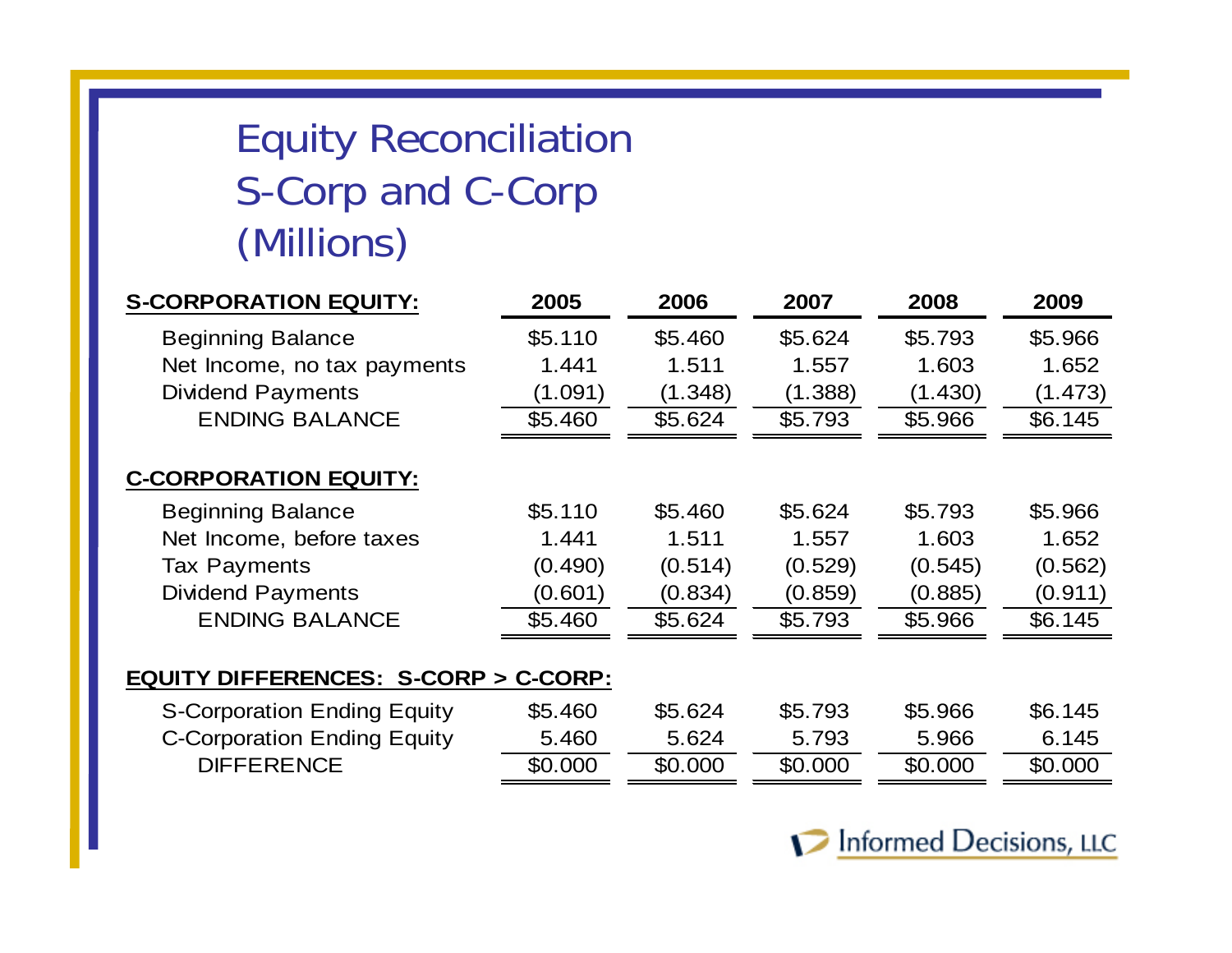# Present Value Comparison After Tax Cash Flows(Millions)

#### **PRESENT VALUE OF S-CORP DIVIDENDS, AFTER-TAX: Tax**

| 2005    | 2006    | 2007    | 2008    | 2009    | <b>Benefit</b> |
|---------|---------|---------|---------|---------|----------------|
| \$1.091 | \$1.348 | \$1.388 | \$1.430 | \$1.473 | \$1.036        |
| (0.504) | (0.529) | (0.545) | (0.561) | (0.578) | 15%            |
| \$0.587 | \$0.819 | \$0.843 | \$0.868 | \$0.895 | \$0.155        |
| 0.9325  | 0.8109  | 0.7051  | 0.6131  | 0.5332  | 0.4972         |
| \$0.547 | \$0.664 | \$0.595 | \$0.532 | \$0.477 | \$0.077        |
| \$2.892 |         |         |         |         |                |
|         |         |         |         |         |                |

#### **PRESENT VALUE OF C-CORP DIVIDENDS, AFTER-TAX:**

|                                            | 2005    | 2006    | 2007    | 2008    | 2009    |
|--------------------------------------------|---------|---------|---------|---------|---------|
| C-Corp Dividends to Shareholders           | \$0.601 | \$0.834 | \$0.859 | \$0.885 | \$0.911 |
| Personal Tax on C-Corp Dividends at 15.00% | (0.090) | (0.125) | (0.129) | (0.133) | (0.137) |
| NET AFTER-TAX TO SHAREHOLDERS              | \$0.511 | \$0.709 | \$0.730 | \$0.752 | \$0.774 |
| <b>Present Value Factors</b>               | 0.9325  | 0.8109  | 0.7051  | 0.6131  | 0.5332  |
| PERIODIC PRESENT VALUES                    | \$0.477 | \$0.575 | \$0.515 | \$0.461 | \$0.413 |
| <b>TOTAL PRESENT VALUE</b>                 | \$2.440 |         |         |         |         |
|                                            |         |         |         |         |         |



**RetainedEarnings**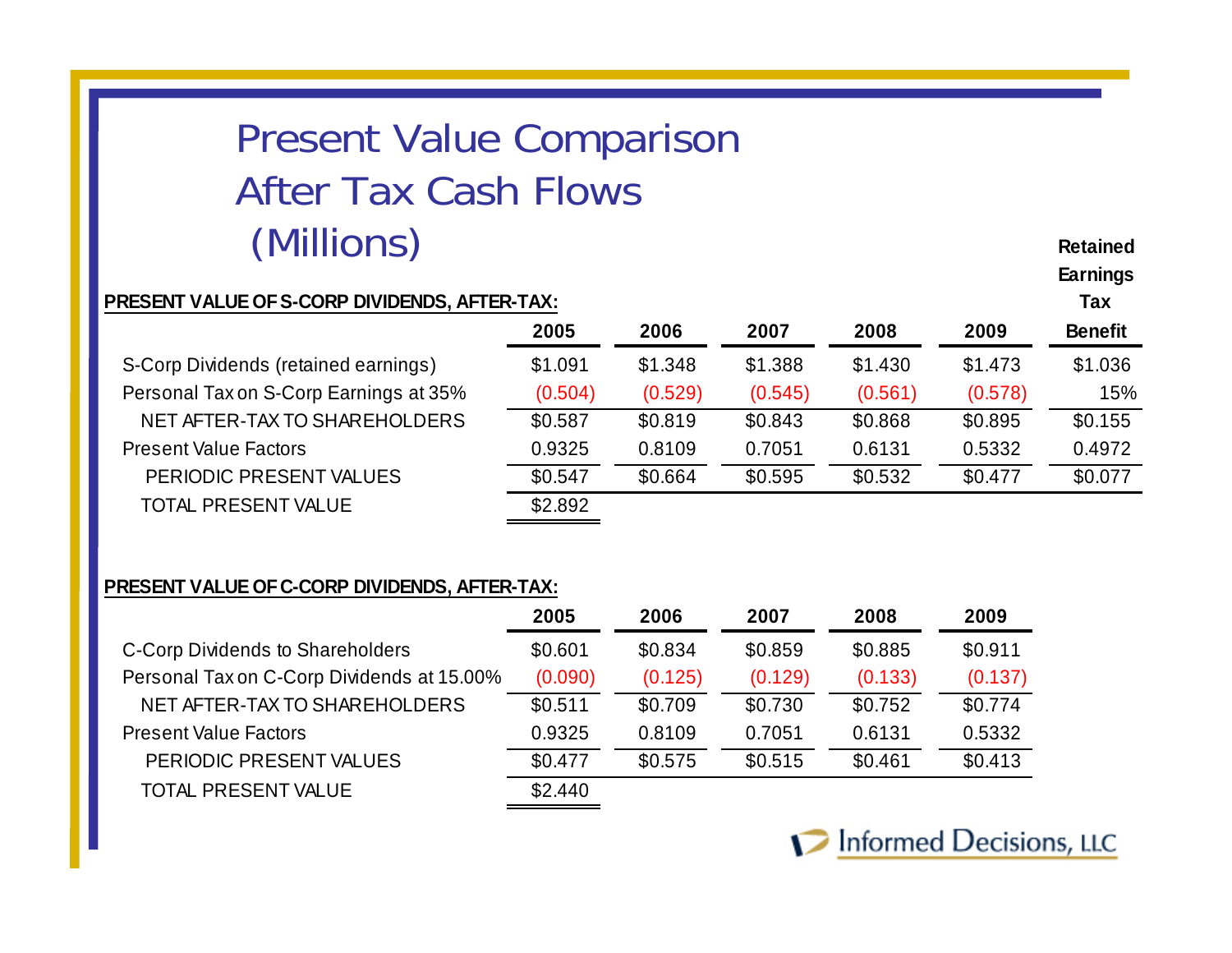# Incremental ValueAttributable to S-Corp Election (Millions)

### **INCREMENTAL, AFTER-TAX VALUE OF TAX SAVINGS**

| S-corp dividends after-tax present value | \$2.892 |
|------------------------------------------|---------|
| C-corp dividends after-tax present value | 2.440   |
| INCREMENTAL VALUE ATTRIBUTABLE TO S-CORP | \$0.452 |

### **ADJUSTED S-CORP VALUE**

| Base value as C-corporation           | \$7.522 |
|---------------------------------------|---------|
| Incremental value for S-corp election | 0.452   |
| ADJUSTED S-CORP VALUE                 | \$7.974 |
| % increase for S-corp election        | 6.0%    |